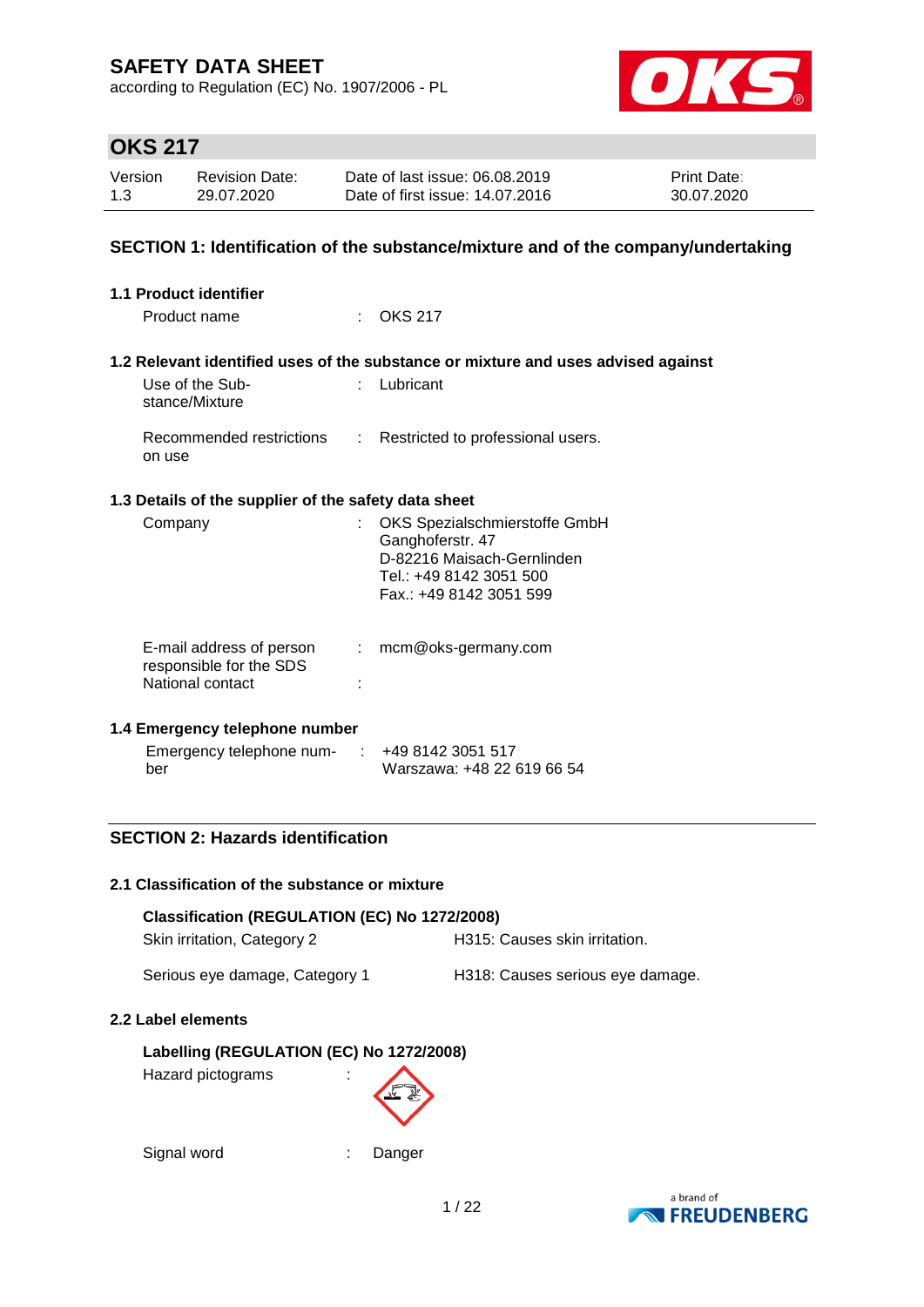according to Regulation (EC) No. 1907/2006 - PL



## **OKS 217**

| Version<br>1.3           | <b>Revision Date:</b><br>29.07.2020 | Date of last issue: 06.08.2019<br>Date of first issue: 14.07.2016 |                                                                                                                                                                                                                  | Print Date:<br>30.07.2020 |
|--------------------------|-------------------------------------|-------------------------------------------------------------------|------------------------------------------------------------------------------------------------------------------------------------------------------------------------------------------------------------------|---------------------------|
| <b>Hazard statements</b> |                                     | H315<br>H318                                                      | Causes skin irritation.<br>Causes serious eye damage.                                                                                                                                                            |                           |
|                          | Precautionary statements            | <b>Prevention:</b>                                                |                                                                                                                                                                                                                  |                           |
|                          |                                     | P <sub>264</sub><br>P <sub>280</sub>                              | Wash skin thoroughly after handling.<br>Wear protective gloves/ eye protection/ face<br>protection.                                                                                                              |                           |
|                          |                                     | Response:                                                         |                                                                                                                                                                                                                  |                           |
|                          |                                     | $P302 + P352$                                                     | IF ON SKIN: Wash with plenty of soap and<br>water.                                                                                                                                                               |                           |
|                          |                                     |                                                                   | P305 + P351 + P338 + P310 IF IN EYES: Rinse cautiously<br>with water for several minutes. Remove<br>contact lenses, if present and easy to do.<br>Continue rinsing. Immediately call a<br>POISON CENTER/ doctor. |                           |
|                          |                                     | $P332 + P313$                                                     | If skin irritation occurs: Get medical advice/<br>attention.                                                                                                                                                     |                           |
|                          |                                     | P362 + P364                                                       | Take off contaminated clothing and wash it<br>before reuse.                                                                                                                                                      |                           |

Hazardous components which must be listed on the label: calcium dihydroxide

### **2.3 Other hazards**

This substance/mixture contains no components considered to be either persistent, bioaccumulative and toxic (PBT), or very persistent and very bioaccumulative (vPvB) at levels of 0.1% or higher.

### **SECTION 3: Composition/information on ingredients**

### **3.2 Mixtures**

| Chemical nature | : Mineral oil.  |
|-----------------|-----------------|
|                 | graphite        |
|                 | solid lubricant |

### **Components**

| Chemical name          | CAS-No.                    | Classification     | Concentration | Concentration |
|------------------------|----------------------------|--------------------|---------------|---------------|
|                        | EC-No.                     |                    | limits        | (% w/w)       |
|                        |                            |                    | M-Factor      |               |
|                        | Index-No.                  |                    | <b>Notes</b>  |               |
|                        | <b>Registration number</b> |                    |               |               |
| White mineral oil (pe- | 8042-47-5                  | Asp. Tox.1; H304   |               | $>= 30 - 50$  |
| troleum)               | 232-455-8                  |                    |               |               |
|                        |                            |                    |               |               |
|                        | 01-2119487078-27           |                    |               |               |
|                        |                            |                    |               |               |
| calcium dihydroxide    | 1305-62-0                  | Skin Irrit.2; H315 |               | $>= 10 - 20$  |

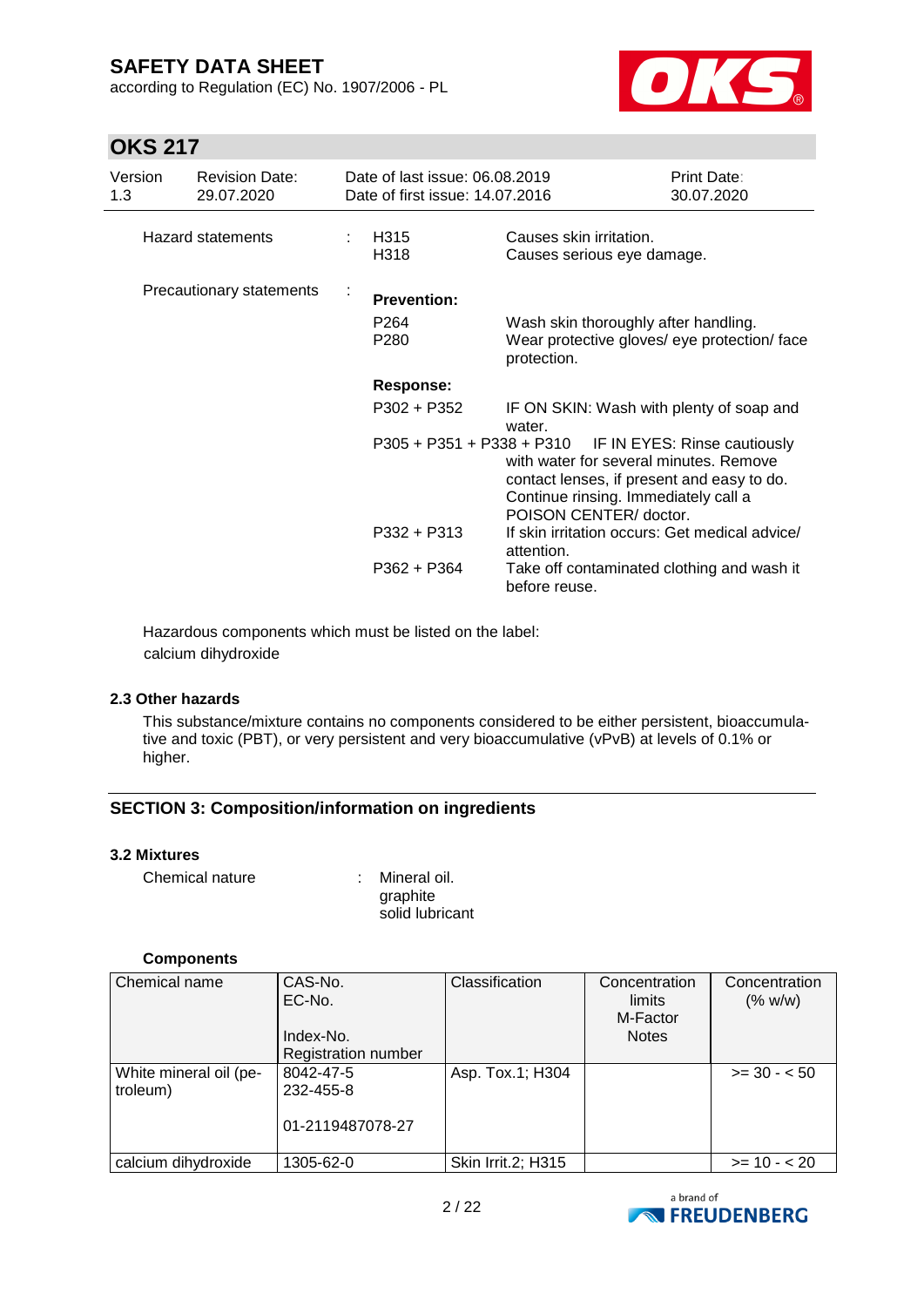according to Regulation (EC) No. 1907/2006 - PL



## **OKS 217**

| Version<br>1.3    | <b>Revision Date:</b><br>29.07.2020 |                                                            | Date of last issue: 06.08.2019<br>Date of first issue: 14,07,2016 | Print Date:<br>30.07.2020 |                |
|-------------------|-------------------------------------|------------------------------------------------------------|-------------------------------------------------------------------|---------------------------|----------------|
|                   |                                     | 215-137-3<br>01-2119475151-45-<br><b>XXXX</b>              | Eye Dam.1; H318<br>STOT SE3; H335                                 |                           |                |
|                   |                                     | Substances with a workplace exposure limit :               |                                                                   |                           |                |
| Graphite          |                                     | 7782-42-5<br>231-955-3                                     | Not classified                                                    |                           | $>= 20 - < 30$ |
| zirconium dioxide |                                     | 1314-23-4<br>215-227-2                                     | Not classified                                                    |                           | $>= 10 - 20$   |
| silicon dioxide   |                                     | 7631-86-9<br>231-545-4<br>01-2119379499-16-<br><b>XXXX</b> | Not classified                                                    |                           | $>= 1 - < 10$  |

For explanation of abbreviations see section 16.

### **SECTION 4: First aid measures**

### **4.1 Description of first aid measures**

| If inhaled              | Remove person to fresh air. If signs/symptoms continue, get<br>medical attention.<br>Keep patient warm and at rest.<br>If unconscious, place in recovery position and seek medical<br>advice.<br>Keep respiratory tract clear.<br>If breathing is irregular or stopped, administer artificial respira-<br>tion. |
|-------------------------|-----------------------------------------------------------------------------------------------------------------------------------------------------------------------------------------------------------------------------------------------------------------------------------------------------------------|
| In case of skin contact | : Take off all contaminated clothing immediately.<br>Wash off immediately with soap and plenty of water.<br>Get medical attention immediately if irritation develops and<br>persists.<br>Wash clothing before reuse.<br>Thoroughly clean shoes before reuse.                                                    |
| In case of eye contact  | : Rinse immediately with plenty of water, also under the eyelids,<br>for at least 10 minutes.<br>Get medical attention immediately.                                                                                                                                                                             |
| If swallowed            | Move the victim to fresh air.<br>If unconscious, place in recovery position and seek medical<br>advice.<br>Keep respiratory tract clear.<br>Do not induce vomiting without medical advice.                                                                                                                      |

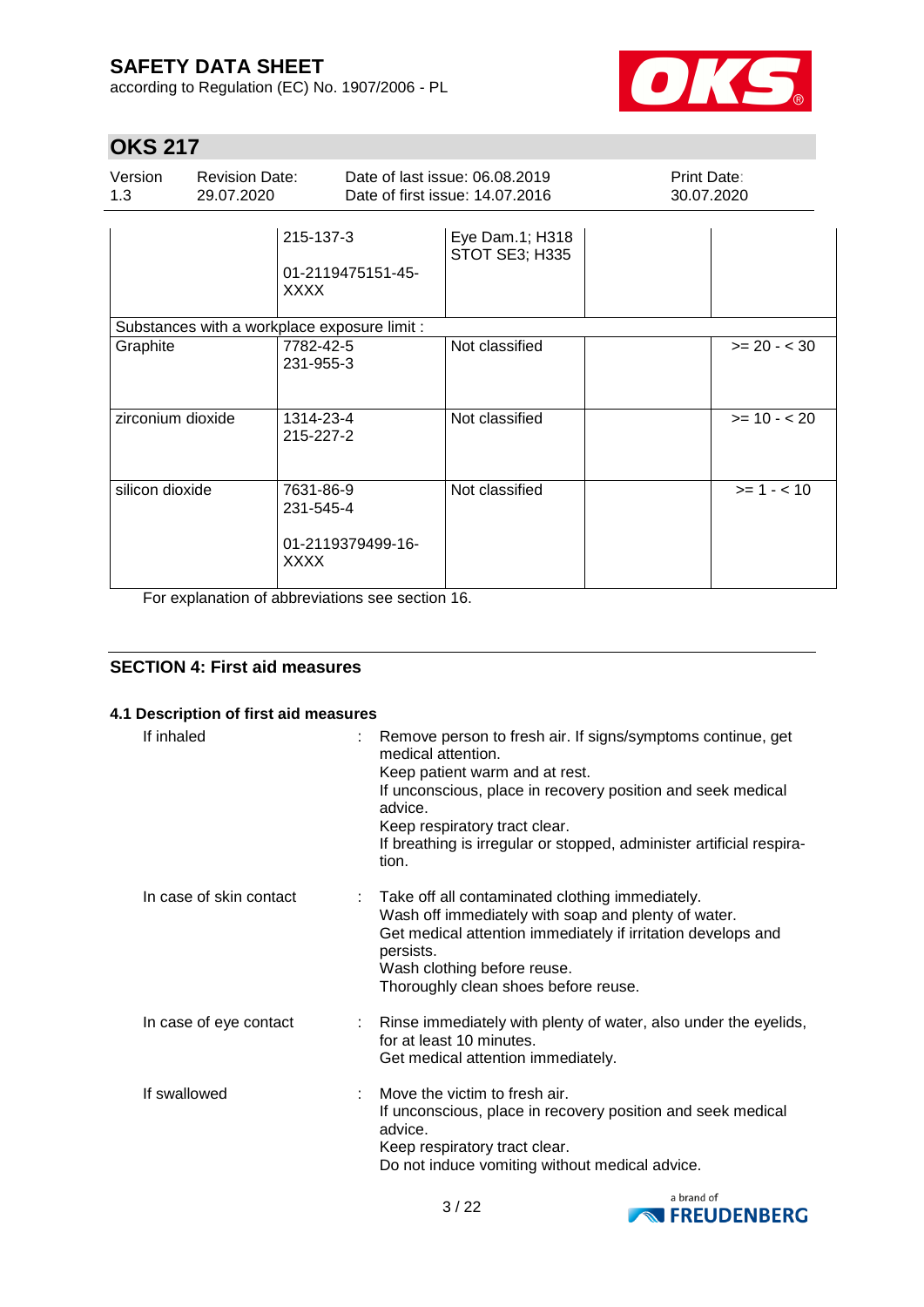according to Regulation (EC) No. 1907/2006 - PL



| <b>OKS 217</b> |                                                    |            |                                                                                                                                                                         |                           |  |
|----------------|----------------------------------------------------|------------|-------------------------------------------------------------------------------------------------------------------------------------------------------------------------|---------------------------|--|
| Version<br>1.3 | <b>Revision Date:</b><br>29.07.2020                |            | Date of last issue: 06.08.2019<br>Date of first issue: 14.07.2016                                                                                                       | Print Date:<br>30.07.2020 |  |
|                |                                                    |            | Never give anything by mouth to an unconscious person.                                                                                                                  |                           |  |
|                |                                                    |            | 4.2 Most important symptoms and effects, both acute and delayed                                                                                                         |                           |  |
| Symptoms       |                                                    |            | Skin contact may provoke the following symptoms:<br>Erythema                                                                                                            |                           |  |
| <b>Risks</b>   |                                                    |            | Causes skin irritation.                                                                                                                                                 |                           |  |
|                |                                                    |            | 4.3 Indication of any immediate medical attention and special treatment needed                                                                                          |                           |  |
| Treatment      |                                                    |            | Treat symptomatically.                                                                                                                                                  |                           |  |
|                |                                                    |            |                                                                                                                                                                         |                           |  |
|                | <b>SECTION 5: Firefighting measures</b>            |            |                                                                                                                                                                         |                           |  |
|                | 5.1 Extinguishing media                            |            |                                                                                                                                                                         |                           |  |
|                | Suitable extinguishing media                       | $\sim$ 100 | Use water spray, alcohol-resistant foam, dry chemical or car-<br>bon dioxide.                                                                                           |                           |  |
| media          | Unsuitable extinguishing                           | ÷.         | High volume water jet                                                                                                                                                   |                           |  |
|                |                                                    |            |                                                                                                                                                                         |                           |  |
|                |                                                    |            | 5.2 Special hazards arising from the substance or mixture                                                                                                               |                           |  |
| fighting       | Specific hazards during fire-                      | ÷.         | Fire may cause evolution of:<br>Carbon oxides<br>Metal oxides                                                                                                           |                           |  |
|                | 5.3 Advice for firefighters                        |            |                                                                                                                                                                         |                           |  |
|                | Special protective equipment :<br>for firefighters |            | In the event of fire, wear self-contained breathing apparatus.<br>Use personal protective equipment. Exposure to decomposi-<br>tion products may be a hazard to health. |                           |  |
|                | Further information                                |            | Standard procedure for chemical fires.                                                                                                                                  |                           |  |

### **SECTION 6: Accidental release measures**

### **6.1 Personal precautions, protective equipment and emergency procedures**

| Personal precautions |  | Evacuate personnel to safe areas.<br>Use the indicated respiratory protection if the occupational<br>exposure limit is exceeded and/or in case of product release<br>(dust).<br>Do not breathe vapours, aerosols.<br>Refer to protective measures listed in sections 7 and 8. |
|----------------------|--|-------------------------------------------------------------------------------------------------------------------------------------------------------------------------------------------------------------------------------------------------------------------------------|
|----------------------|--|-------------------------------------------------------------------------------------------------------------------------------------------------------------------------------------------------------------------------------------------------------------------------------|

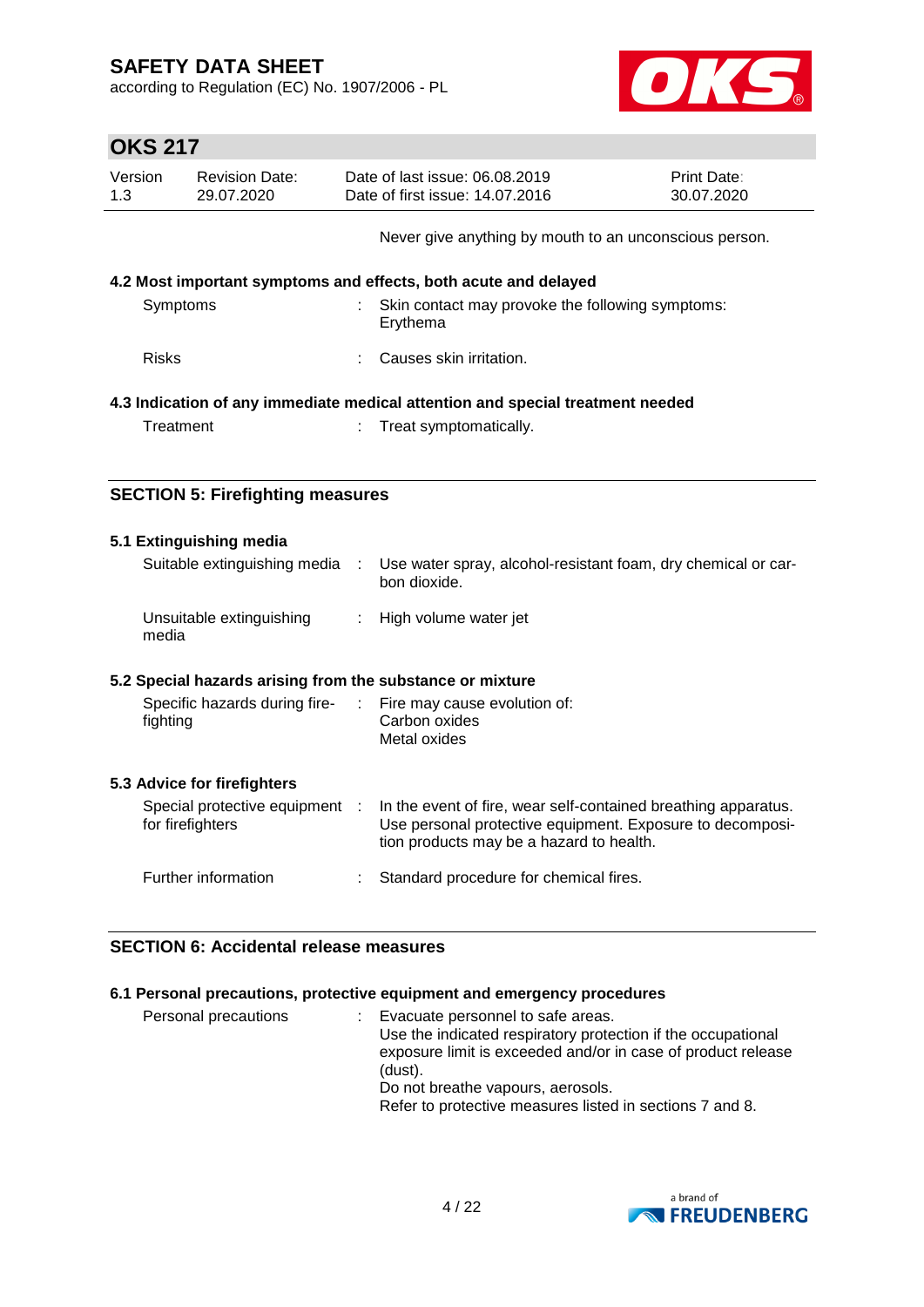according to Regulation (EC) No. 1907/2006 - PL



### **OKS 217**

| Version | <b>Revision Date:</b> | Date of last issue: 06.08.2019  | <b>Print Date:</b> |
|---------|-----------------------|---------------------------------|--------------------|
| 1.3     | 29.07.2020            | Date of first issue: 14.07.2016 | 30.07.2020         |

### **6.2 Environmental precautions**

| : Try to prevent the material from entering drains or water<br>courses.<br>Local authorities should be advised if significant spillages<br>cannot be contained. |
|-----------------------------------------------------------------------------------------------------------------------------------------------------------------|
|                                                                                                                                                                 |

### **6.3 Methods and material for containment and cleaning up**

- Methods for cleaning up : Clean up promptly by sweeping or vacuum.
	- Keep in suitable, closed containers for disposal.

### **6.4 Reference to other sections**

For personal protection see section 8.

### **SECTION 7: Handling and storage**

### **7.1 Precautions for safe handling**

| Advice on safe handling                                          | ÷ | Avoid contact with skin and eyes.<br>For personal protection see section 8.<br>Smoking, eating and drinking should be prohibited in the ap-<br>plication area.<br>Wash hands and face before breaks and immediately after<br>handling the product.<br>Do not get in eyes or mouth or on skin.<br>Do not get on skin or clothing.<br>Do not ingest. |  |  |  |  |
|------------------------------------------------------------------|---|----------------------------------------------------------------------------------------------------------------------------------------------------------------------------------------------------------------------------------------------------------------------------------------------------------------------------------------------------|--|--|--|--|
|                                                                  |   | Do not repack.<br>These safety instructions also apply to empty packaging which<br>may still contain product residues.<br>Keep container closed when not in use.                                                                                                                                                                                   |  |  |  |  |
| Hygiene measures                                                 |   | Wash face, hands and any exposed skin thoroughly after<br>handling.                                                                                                                                                                                                                                                                                |  |  |  |  |
| 7.2 Conditions for safe storage, including any incompatibilities |   |                                                                                                                                                                                                                                                                                                                                                    |  |  |  |  |
|                                                                  |   |                                                                                                                                                                                                                                                                                                                                                    |  |  |  |  |

Requirements for storage areas and containers : Store in original container. Keep container closed when not in use. Keep in a dry, cool and well-ventilated place. Containers which are opened must be carefully resealed and kept upright to prevent leakage. Store in accordance with the particular national regulations. Keep in properly labelled containers.

### **7.3 Specific end use(s)**

Specific use(s) : Specific instructions for handling, not required.

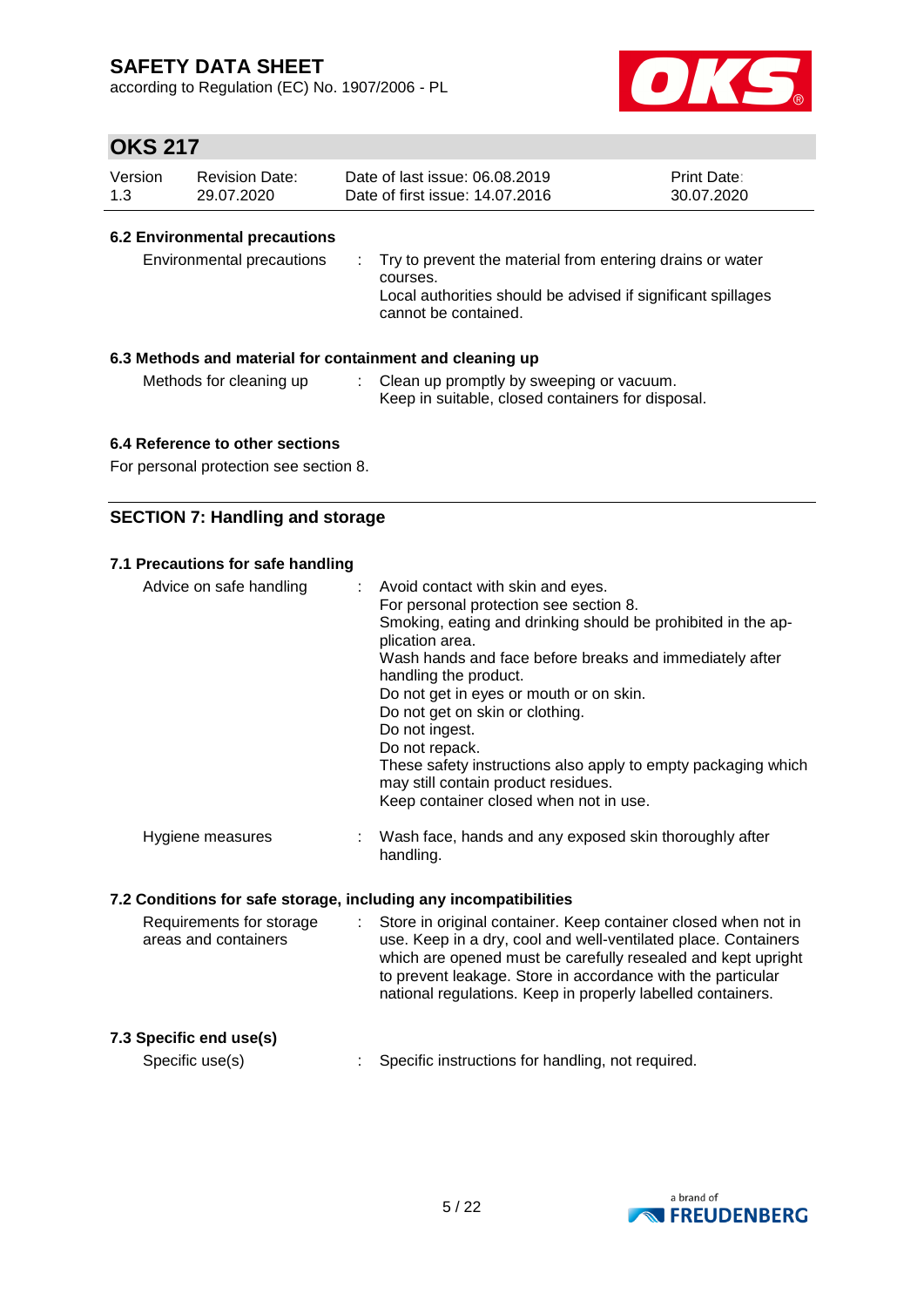according to Regulation (EC) No. 1907/2006 - PL



## **OKS 217**

| Version | Revision Date: | Date of last issue: 06.08.2019  | <b>Print Date:</b> |
|---------|----------------|---------------------------------|--------------------|
| 1.3     | 29.07.2020     | Date of first issue: 14.07.2016 | 30.07.2020         |

### **SECTION 8: Exposure controls/personal protection**

### **8.1 Control parameters**

### **Occupational Exposure Limits**

| Components               | CAS-No.                 | Value type (Form<br>of exposure)    | Control parameters          | <b>Basis</b>                      |
|--------------------------|-------------------------|-------------------------------------|-----------------------------|-----------------------------------|
| Graphite                 | 7782-42-5               | NDS (inhalable<br>fraction)         | 4 mg/m3                     | PL OEL<br>$(2018-07-07)$          |
|                          |                         | NDS (respirable<br>fraction)        | 1 $mg/m3$                   | PL OEL<br>$(2018-07-07)$          |
| calcium dihydrox-<br>ide | 1305-62-0               | NDS (inhalable<br>fraction)         | $2$ mg/m $3$                | PL OEL<br>$(2018-07-07)$          |
|                          |                         | NDS (respirable<br>fraction)        | 1 $mg/m3$                   | PL OEL<br>$(2018-07-07)$          |
|                          |                         | NDSch (inhalable<br>fraction)       | $6$ mg/m $3$                | PL OEL<br>$(2018-07-07)$          |
|                          |                         | NDSch (respira-<br>ble fraction)    | $4$ mg/m $3$                | PL OEL<br>$(2018-07-07)$          |
|                          |                         | <b>TWA (Respirable</b><br>fraction) | 1 $mg/m3$                   | 2017/164/EU<br>(2017-02-01)       |
| Further information      | Indicative              |                                     |                             |                                   |
|                          |                         | STEL (Respira-<br>ble fraction)     | 4 mg/m3                     | 2017/164/EU<br>$(2017 - 02 - 01)$ |
| Further information      | Indicative              |                                     |                             |                                   |
| zirconium dioxide        | 1314-23-4               | <b>NDS</b>                          | $5$ mg/m $3$<br>(Zirconium) | PL OEL<br>$(2018-07-07)$          |
|                          |                         | <b>NDSch</b>                        | 10 mg/m3<br>(Zirconium)     | PL OEL<br>$(2018-07-07)$          |
| silicon dioxide          | 7631-86-9               | NDS (respirable<br>fraction)        | $0,1$ mg/m $3$              | PL OEL<br>$(2018-07-07)$          |
|                          |                         | <b>TWA (Respirable</b><br>dust)     | $0,1$ mg/m $3$              | 2004/37/EC<br>$(2017 - 12 - 27)$  |
| Further information      | Carcinogens or mutagens |                                     |                             |                                   |

**Derived No Effect Level (DNEL) according to Regulation (EC) No. 1907/2006:**

| Substance name      | End Use        | Exposure routes | Potential health ef-<br>fects | Value        |
|---------------------|----------------|-----------------|-------------------------------|--------------|
| calcium dihydroxide | <b>Workers</b> | Inhalation      | Long-term local ef-<br>fects  | 1 $mg/m3$    |
|                     | Workers        | Inhalation      | Acute local effects           | $4$ mg/m $3$ |
| silicon dioxide     | Workers        | Inhalation      |                               | 4 mg/m $3$   |

### **Predicted No Effect Concentration (PNEC) according to Regulation (EC) No. 1907/2006:**

| Substance name      | <b>Environmental Compartment</b>                          | Value               |
|---------------------|-----------------------------------------------------------|---------------------|
| calcium dihydroxide | Fresh water                                               | $0,49$ mg/l         |
|                     | Marine water                                              | $0,32 \text{ mg/l}$ |
|                     | Intermittent use/release                                  | $0,49$ mg/l         |
|                     | Microbiological Activity in Sewage Treat-<br>ment Systems | $3$ mg/l            |
|                     | Soil                                                      | 1080 mg/kg          |

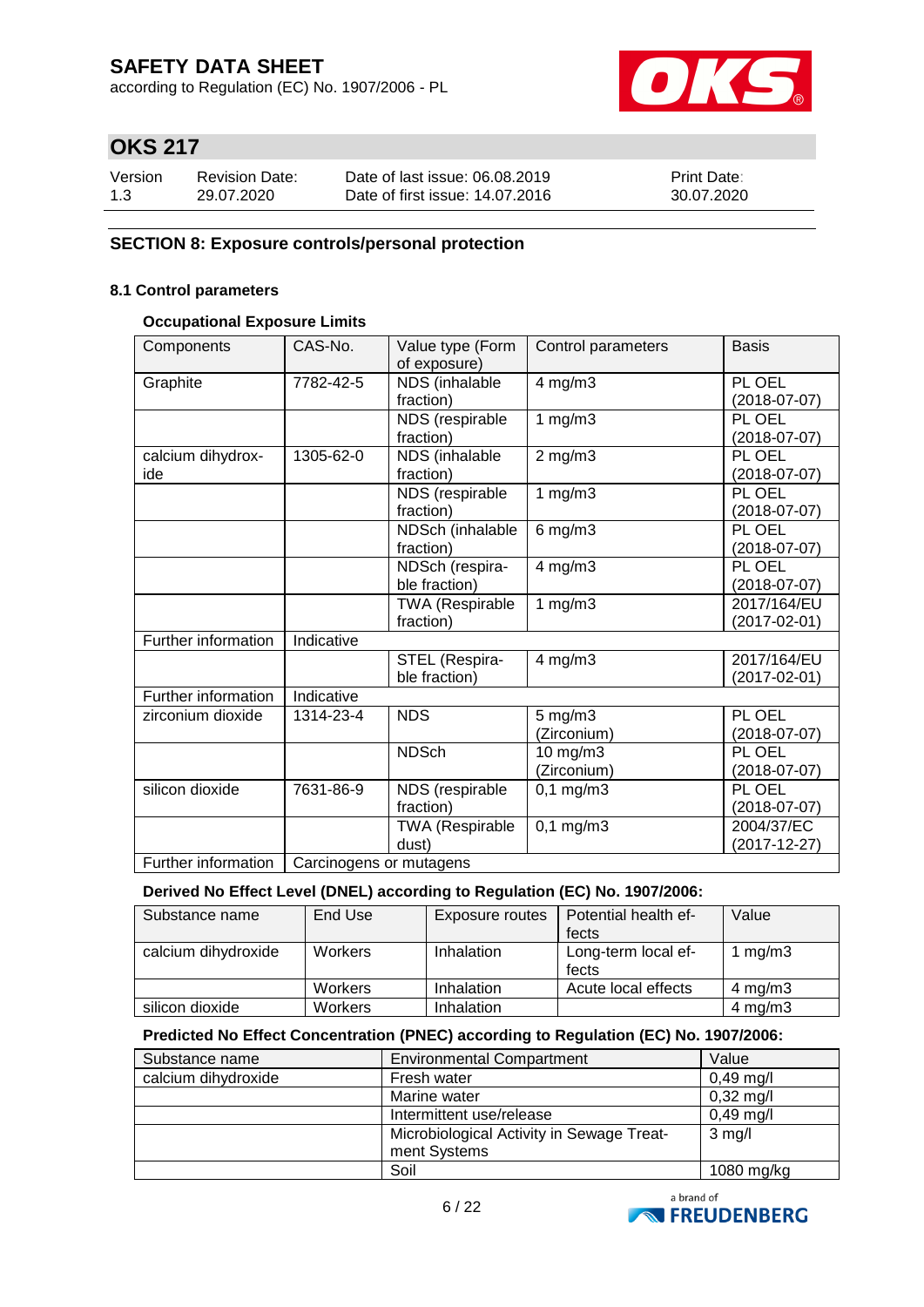according to Regulation (EC) No. 1907/2006 - PL



## **OKS 217**

| JI NU LII             |                                                                       |  |                                                                                                                                                                                                                                                                                                                                             |  |  |  |  |  |  |
|-----------------------|-----------------------------------------------------------------------|--|---------------------------------------------------------------------------------------------------------------------------------------------------------------------------------------------------------------------------------------------------------------------------------------------------------------------------------------------|--|--|--|--|--|--|
| Version<br>1.3        | <b>Revision Date:</b><br>29.07.2020                                   |  | Date of last issue: 06.08.2019<br>Print Date:<br>Date of first issue: 14.07.2016<br>30.07.2020                                                                                                                                                                                                                                              |  |  |  |  |  |  |
| 8.2 Exposure controls |                                                                       |  |                                                                                                                                                                                                                                                                                                                                             |  |  |  |  |  |  |
| none                  | <b>Engineering measures</b>                                           |  |                                                                                                                                                                                                                                                                                                                                             |  |  |  |  |  |  |
|                       | Personal protective equipment                                         |  |                                                                                                                                                                                                                                                                                                                                             |  |  |  |  |  |  |
|                       | Eye protection                                                        |  | Tightly fitting safety goggles                                                                                                                                                                                                                                                                                                              |  |  |  |  |  |  |
|                       | Hand protection<br>Material<br>Break through time<br>Protective index |  | Nitrile rubber<br>$> 10$ min<br>Class 1                                                                                                                                                                                                                                                                                                     |  |  |  |  |  |  |
|                       | Remarks                                                               |  | Wear protective gloves. The break through time depends<br>amongst other things on the material, the thickness and the<br>type of glove and therefore has to be measured for each<br>case.<br>The selected protective gloves have to satisfy the specifica-<br>tions of Regulation (EU) 2016/425 and the standard EN 374<br>derived from it. |  |  |  |  |  |  |
|                       | Respiratory protection                                                |  | Not required; except in case of aerosol formation.                                                                                                                                                                                                                                                                                          |  |  |  |  |  |  |
|                       | Filter type                                                           |  | Filter type A-P                                                                                                                                                                                                                                                                                                                             |  |  |  |  |  |  |
|                       | Protective measures                                                   |  | The type of protective equipment must be selected according<br>to the concentration and amount of the dangerous substance<br>at the specific workplace.<br>Choose body protection in relation to its type, to the concen-<br>tration and amount of dangerous substances, and to the spe-<br>cific work-place.                               |  |  |  |  |  |  |

### **SECTION 9: Physical and chemical properties**

### **9.1 Information on basic physical and chemical properties**

| Appearance          | paste             |
|---------------------|-------------------|
| Colour              | black             |
| Odour               | characteristic    |
| Odour Threshold     | No data available |
|                     |                   |
| рH                  | Not applicable    |
| Melting point/range | No data available |

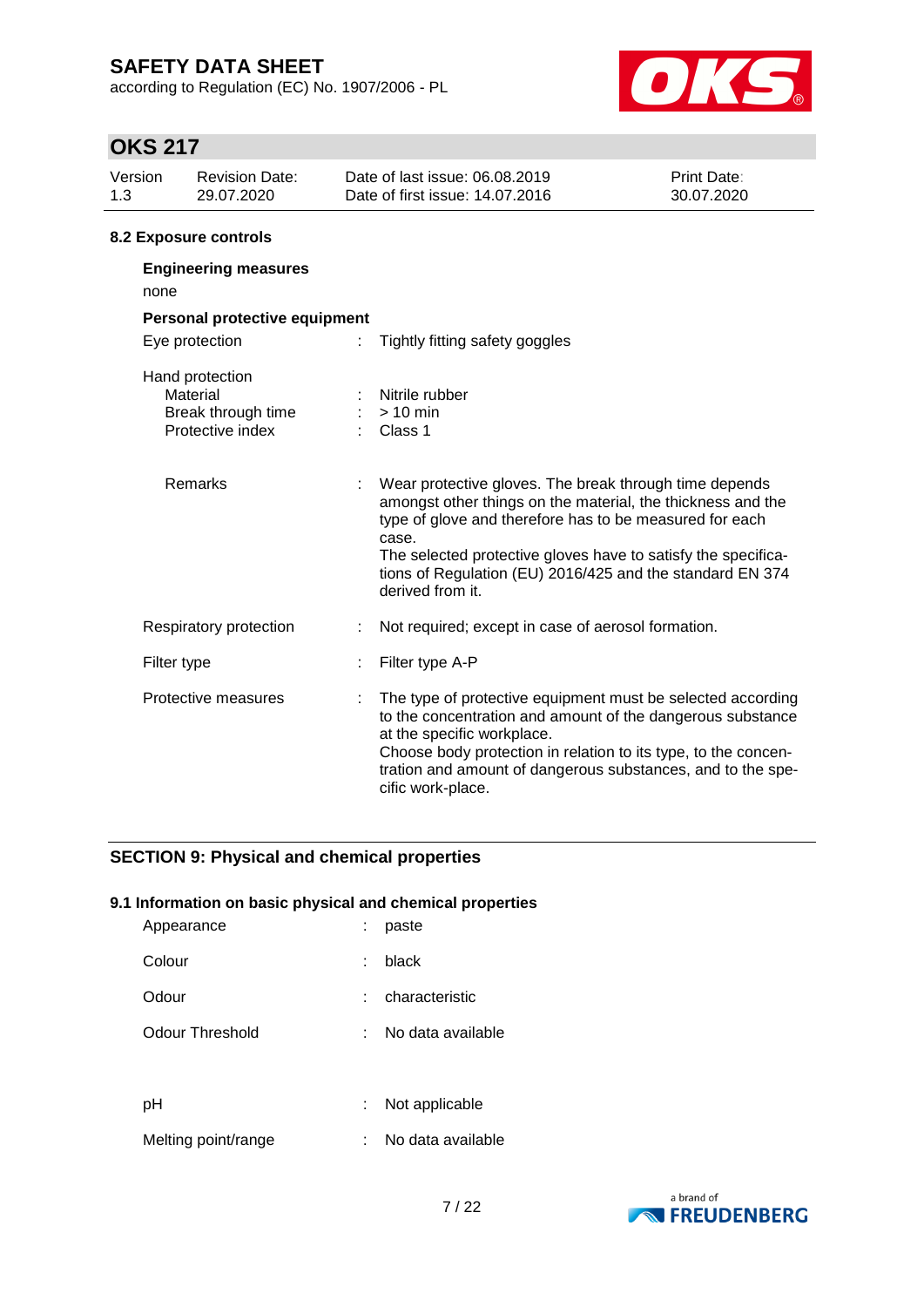according to Regulation (EC) No. 1907/2006 - PL



| Version<br>1.3        |                     | <b>Revision Date:</b><br>29.07.2020                 |   | Date of last issue: 06.08.2019<br>Date of first issue: 14.07.2016 | Print Date:<br>30.07.2020 |
|-----------------------|---------------------|-----------------------------------------------------|---|-------------------------------------------------------------------|---------------------------|
|                       |                     | Boiling point/boiling range                         | ÷ | No data available                                                 |                           |
|                       | Flash point         |                                                     |   | Not applicable                                                    |                           |
|                       |                     | Evaporation rate                                    |   | No data available                                                 |                           |
|                       |                     | Flammability (solid, gas)                           | ÷ | <b>Combustible Solids</b>                                         |                           |
|                       |                     | Upper explosion limit / Upper<br>flammability limit | ÷ | No data available                                                 |                           |
|                       |                     | Lower explosion limit / Lower<br>flammability limit | ÷ | No data available                                                 |                           |
|                       |                     | Vapour pressure                                     |   | $<$ 0,001 hPa (20 °C)                                             |                           |
|                       |                     | Relative vapour density                             |   | No data available                                                 |                           |
|                       | Density             |                                                     |   | 1,27 g/cm3<br>(20 °C)                                             |                           |
|                       | <b>Bulk density</b> |                                                     |   | No data available                                                 |                           |
|                       | Solubility(ies)     | Water solubility                                    |   | insoluble                                                         |                           |
|                       |                     | Solubility in other solvents                        | ÷ | No data available                                                 |                           |
|                       | octanol/water       | Partition coefficient: n-                           |   | No data available                                                 |                           |
|                       |                     | Auto-ignition temperature                           | ÷ | No data available                                                 |                           |
|                       |                     | Decomposition temperature                           | ÷ | No data available                                                 |                           |
|                       | Viscosity           | Viscosity, dynamic                                  |   | No data available                                                 |                           |
|                       |                     | Viscosity, kinematic                                |   | Not applicable                                                    |                           |
|                       |                     | <b>Explosive properties</b>                         |   | Not explosive                                                     |                           |
|                       |                     | Oxidizing properties                                |   | No data available                                                 |                           |
| 9.2 Other information |                     |                                                     |   |                                                                   |                           |
|                       |                     | Sublimation point                                   |   | No data available                                                 |                           |
|                       |                     | Metal corrosion rate                                |   | Not corrosive to metals                                           |                           |
|                       | Self-ignition       |                                                     |   | not auto-flammable                                                |                           |

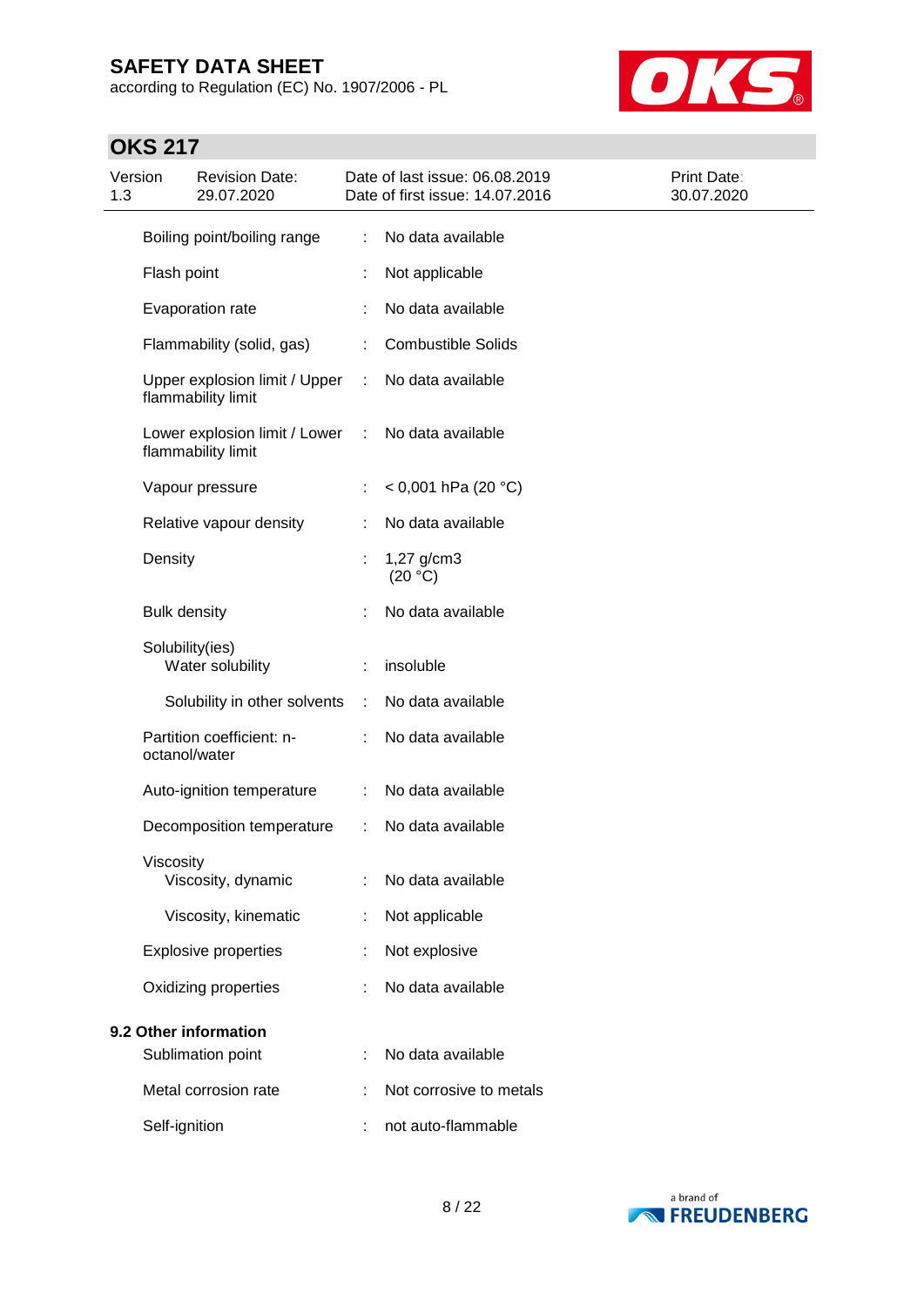according to Regulation (EC) No. 1907/2006 - PL



## **OKS 217**

| Version | <b>Revision Date:</b> | Date of last issue: 06.08.2019  | <b>Print Date:</b> |
|---------|-----------------------|---------------------------------|--------------------|
| 1.3     | 29.07.2020            | Date of first issue: 14.07.2016 | 30.07.2020         |
|         |                       |                                 |                    |

### **SECTION 10: Stability and reactivity**

#### **10.1 Reactivity**

No hazards to be specially mentioned.

#### **10.2 Chemical stability**

Stable under normal conditions.

### **10.3 Possibility of hazardous reactions**

| Hazardous reactions |  |  |  |  |  | No dangerous reaction known under conditions of normal use. |  |  |
|---------------------|--|--|--|--|--|-------------------------------------------------------------|--|--|
|---------------------|--|--|--|--|--|-------------------------------------------------------------|--|--|

### **10.4 Conditions to avoid**

Conditions to avoid : No conditions to be specially mentioned.

### **10.5 Incompatible materials**

Materials to avoid : No materials to be especially mentioned.

### **10.6 Hazardous decomposition products**

No decomposition if stored and applied as directed.

### **SECTION 11: Toxicological information**

### **11.1 Information on toxicological effects**

| <b>Acute toxicity</b>                       |                             |                                                                                                                 |
|---------------------------------------------|-----------------------------|-----------------------------------------------------------------------------------------------------------------|
| <b>Product:</b><br>Acute oral toxicity      | $\mathbf{r}_{\mathrm{max}}$ | Remarks: This information is not available.                                                                     |
| Acute dermal toxicity                       |                             | Symptoms: Redness, Local irritation                                                                             |
| <b>Components:</b>                          |                             |                                                                                                                 |
| White mineral oil (petroleum):              |                             |                                                                                                                 |
| Acute oral toxicity                         |                             | : LD50 Oral (Rat): $>$ 5.000 mg/kg<br>Method: OECD Test Guideline 401                                           |
| Acute inhalation toxicity                   |                             | : $LC50 (Rat): > 5 mg/l$<br>Exposure time: 4 h<br>Test atmosphere: dust/mist<br>Method: OECD Test Guideline 403 |
| Acute dermal toxicity                       |                             | : LD50 Dermal (Rabbit): $>$ 3.000 mg/kg<br>Method: OECD Test Guideline 402                                      |
| calcium dihydroxide:<br>Acute oral toxicity |                             | LD50 (Rat, female): $>$ 2.000 mg/kg                                                                             |

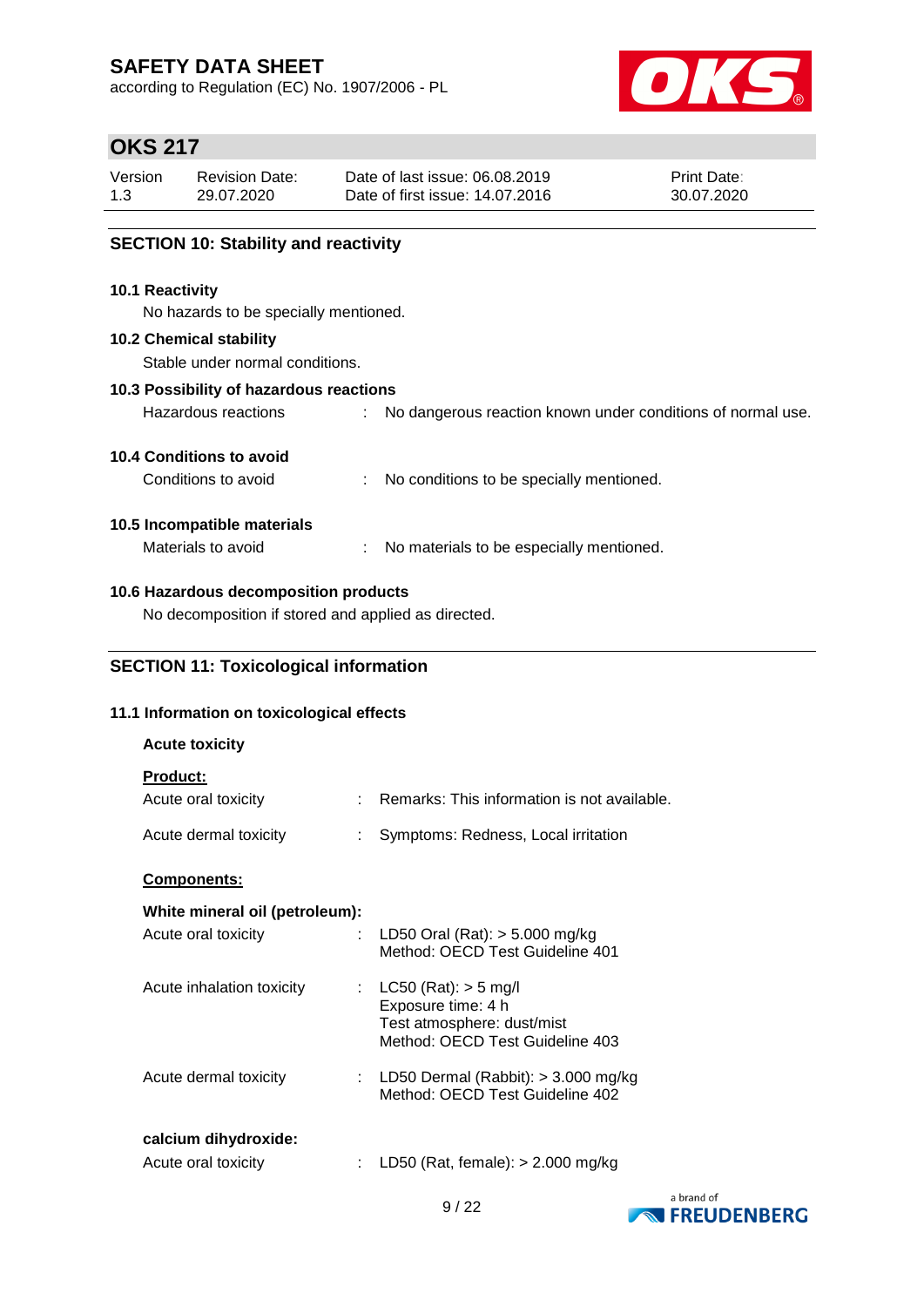according to Regulation (EC) No. 1907/2006 - PL



| Version<br>1.3              | <b>Revision Date:</b><br>29.07.2020 |    | Date of last issue: 06.08.2019<br>Date of first issue: 14.07.2016                                                                                          | <b>Print Date:</b><br>30.07.2020 |
|-----------------------------|-------------------------------------|----|------------------------------------------------------------------------------------------------------------------------------------------------------------|----------------------------------|
|                             |                                     |    | Method: OECD Test Guideline 425<br>GLP: yes<br>Assessment: The substance or mixture has no acute oral tox-<br>icity                                        |                                  |
|                             | Acute inhalation toxicity           | ÷. | LC50 (Rat, male and female): $> 6,04$ mg/l<br>Exposure time: 4 h<br>Test atmosphere: dust/mist<br>Method: OECD Test Guideline 436<br>GLP: yes              |                                  |
|                             | Acute dermal toxicity               | ÷. | LD50 (Rabbit, male and female): $> 2.500$ mg/kg<br>Method: OECD Test Guideline 402<br>Assessment: The substance or mixture has no acute dermal<br>toxicity |                                  |
| <b>Graphite:</b>            |                                     |    |                                                                                                                                                            |                                  |
|                             | Acute oral toxicity                 |    | : LD50 (Rat): $> 2.000$ mg/kg<br>Method: OECD Test Guideline 423<br>Assessment: The substance or mixture has no acute oral tox-<br>icity                   |                                  |
|                             | silicon dioxide:                    |    |                                                                                                                                                            |                                  |
|                             | Acute oral toxicity                 |    | : LD50 (Rat): $>$ 5.000 mg/kg<br>Method: OECD Test Guideline 401                                                                                           |                                  |
|                             | Acute dermal toxicity               |    | : LD50 (Rabbit): $> 5.000$ mg/kg                                                                                                                           |                                  |
|                             | <b>Skin corrosion/irritation</b>    |    |                                                                                                                                                            |                                  |
| Product:                    |                                     |    |                                                                                                                                                            |                                  |
| Remarks                     |                                     |    | Irritating to skin.                                                                                                                                        |                                  |
|                             | Components:                         |    |                                                                                                                                                            |                                  |
|                             | White mineral oil (petroleum):      |    |                                                                                                                                                            |                                  |
| Species<br>Method<br>Result |                                     |    | Rabbit<br><b>OECD Test Guideline 404</b><br>No skin irritation                                                                                             |                                  |
|                             | calcium dihydroxide:                |    |                                                                                                                                                            |                                  |
| <b>Species</b>              |                                     |    | human skin                                                                                                                                                 |                                  |
| Method                      | Assessment                          |    | Irritating to skin.<br><b>OECD Test Guideline 431</b>                                                                                                      |                                  |
| Result<br><b>GLP</b>        |                                     |    | Irritating to skin.<br>yes                                                                                                                                 |                                  |
| Species                     | Assessment                          |    | Rabbit<br>Irritating to skin.                                                                                                                              |                                  |
|                             |                                     |    |                                                                                                                                                            |                                  |

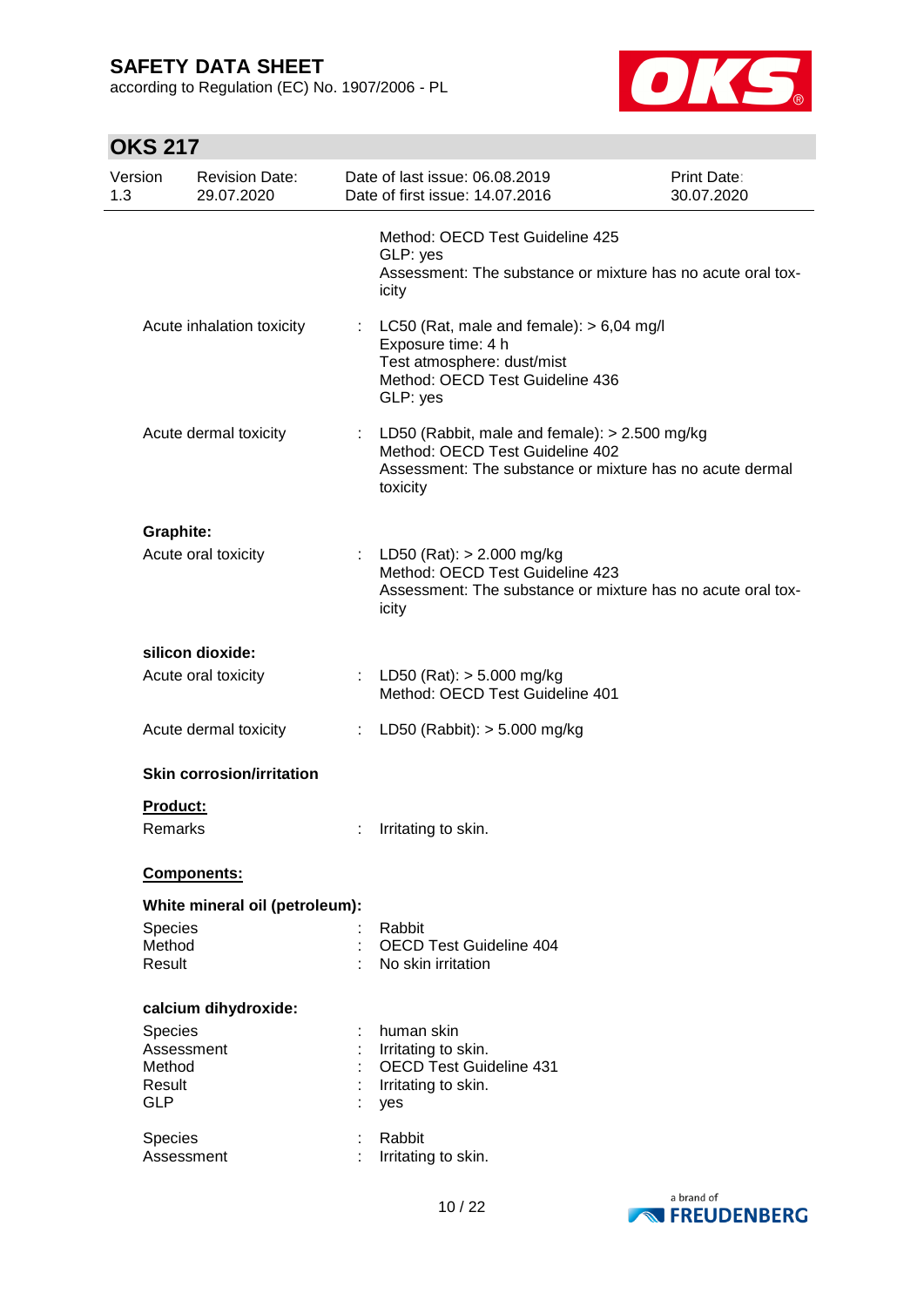according to Regulation (EC) No. 1907/2006 - PL



| Version<br><b>Revision Date:</b><br>1.3<br>29.07.2020 |                                                                |                                   | Date of last issue: 06.08.2019<br>Print Date:<br>Date of first issue: 14.07.2016<br>30.07.2020 |                                                                                                                |            |
|-------------------------------------------------------|----------------------------------------------------------------|-----------------------------------|------------------------------------------------------------------------------------------------|----------------------------------------------------------------------------------------------------------------|------------|
|                                                       | Method<br>Result<br><b>GLP</b>                                 |                                   | ÷<br>yes                                                                                       | <b>OECD Test Guideline 404</b><br>Irritating to skin.                                                          |            |
|                                                       | <b>Graphite:</b>                                               |                                   |                                                                                                |                                                                                                                |            |
|                                                       | Species<br>Assessment<br>Method<br>Result<br><b>GLP</b>        |                                   | yes                                                                                            | Rabbit<br>No skin irritation<br>OECD Test Guideline 404<br>No skin irritation                                  |            |
|                                                       |                                                                | silicon dioxide:                  |                                                                                                |                                                                                                                |            |
|                                                       | Species<br>Assessment<br>Method<br>Result<br><b>GLP</b>        |                                   | yes                                                                                            | Rabbit<br>No skin irritation<br><b>OECD Test Guideline 404</b><br>No skin irritation                           |            |
|                                                       |                                                                | Serious eye damage/eye irritation |                                                                                                |                                                                                                                |            |
|                                                       | Product:<br>Remarks                                            |                                   |                                                                                                | Risk of serious damage to eyes.                                                                                |            |
|                                                       |                                                                | Components:                       |                                                                                                |                                                                                                                |            |
|                                                       |                                                                | White mineral oil (petroleum):    |                                                                                                |                                                                                                                |            |
|                                                       | Species<br>Method<br>Result                                    |                                   |                                                                                                | Rabbit<br><b>OECD Test Guideline 405</b><br>No eye irritation                                                  |            |
|                                                       |                                                                | calcium dihydroxide:              |                                                                                                |                                                                                                                |            |
|                                                       | Species<br>Assessment<br>Method<br>Result<br><b>GLP</b>        |                                   | yes                                                                                            | Rabbit<br>Risk of serious damage to eyes.<br><b>OECD Test Guideline 405</b><br>Risk of serious damage to eyes. |            |
|                                                       | <b>Graphite:</b>                                               |                                   |                                                                                                |                                                                                                                |            |
|                                                       | <b>Species</b><br>Assessment<br>Method<br>Result<br><b>GLP</b> |                                   | yes                                                                                            | Rabbit<br>No eye irritation<br>OECD Test Guideline 405<br>No eye irritation                                    |            |
|                                                       |                                                                | silicon dioxide:                  |                                                                                                |                                                                                                                |            |
|                                                       | Species<br>Assessment<br>Method                                |                                   |                                                                                                | Rabbit<br>No eye irritation<br><b>OECD Test Guideline 405</b>                                                  |            |
|                                                       |                                                                |                                   |                                                                                                | $\sim$                                                                                                         | a brand of |

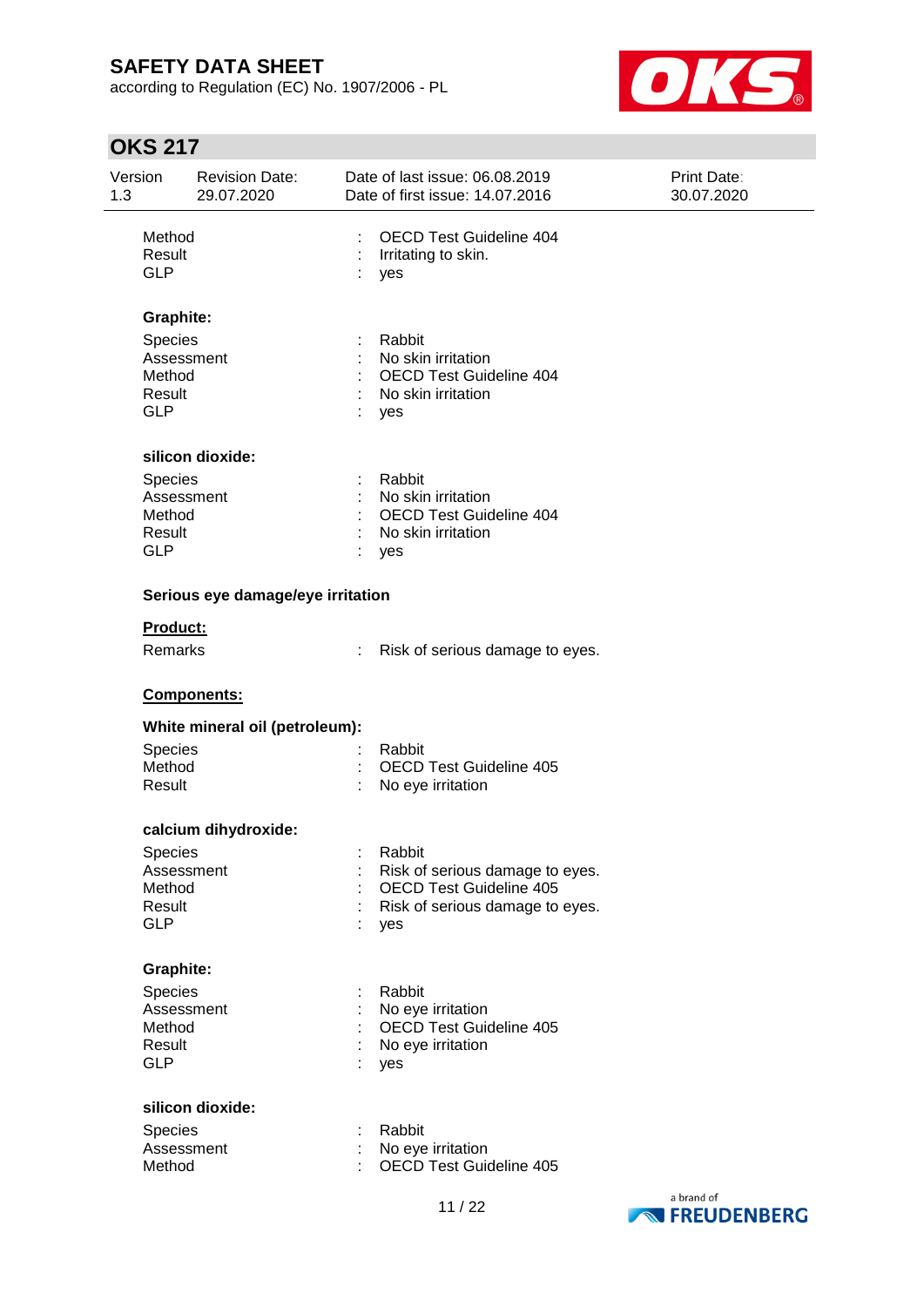according to Regulation (EC) No. 1907/2006 - PL



| 1.3 | Version<br><b>Revision Date:</b><br>Date of last issue: 06.08.2019<br>29.07.2020<br>Date of first issue: 14.07.2016 |                                          | <b>Print Date:</b><br>30.07.2020 |                                                                      |  |
|-----|---------------------------------------------------------------------------------------------------------------------|------------------------------------------|----------------------------------|----------------------------------------------------------------------|--|
|     | Result<br><b>GLP</b>                                                                                                |                                          | ÷.                               | No eye irritation<br>yes                                             |  |
|     |                                                                                                                     | <b>Respiratory or skin sensitisation</b> |                                  |                                                                      |  |
|     | Product:                                                                                                            |                                          |                                  |                                                                      |  |
|     | <b>Remarks</b>                                                                                                      |                                          |                                  | This information is not available.                                   |  |
|     |                                                                                                                     | Components:                              |                                  |                                                                      |  |
|     |                                                                                                                     | White mineral oil (petroleum):           |                                  |                                                                      |  |
|     | <b>Species</b>                                                                                                      |                                          |                                  | Guinea pig                                                           |  |
|     | Method<br>Result                                                                                                    |                                          |                                  | <b>OECD Test Guideline 406</b><br>Does not cause skin sensitisation. |  |
|     |                                                                                                                     | calcium dihydroxide:                     |                                  |                                                                      |  |
|     | <b>Test Type</b>                                                                                                    |                                          |                                  | Local lymph node assay (LLNA)                                        |  |
|     | Species<br>Assessment                                                                                               |                                          |                                  | Mouse<br>Does not cause skin sensitisation.                          |  |
|     | Method                                                                                                              |                                          |                                  | <b>OECD Test Guideline 429</b>                                       |  |
|     | Result<br><b>GLP</b>                                                                                                |                                          |                                  | Does not cause skin sensitisation.<br>yes                            |  |
|     | <b>Graphite:</b>                                                                                                    |                                          |                                  |                                                                      |  |
|     | Species                                                                                                             |                                          |                                  | Mouse                                                                |  |
|     | Assessment                                                                                                          |                                          |                                  | Does not cause skin sensitisation.                                   |  |
|     | Method<br>Result                                                                                                    |                                          |                                  | <b>OECD Test Guideline 429</b><br>Does not cause skin sensitisation. |  |
|     | <b>GLP</b>                                                                                                          |                                          |                                  | yes                                                                  |  |
|     |                                                                                                                     | silicon dioxide:                         |                                  |                                                                      |  |
|     | Assessment                                                                                                          |                                          |                                  | Does not cause skin sensitisation.                                   |  |
|     | Result                                                                                                              |                                          |                                  | Does not cause skin sensitisation.                                   |  |
|     |                                                                                                                     | <b>Germ cell mutagenicity</b>            |                                  |                                                                      |  |
|     | Product:                                                                                                            |                                          |                                  |                                                                      |  |
|     |                                                                                                                     | Genotoxicity in vitro                    |                                  | Remarks: No data available                                           |  |
|     |                                                                                                                     | Genotoxicity in vivo                     |                                  | Remarks: No data available                                           |  |
|     |                                                                                                                     | Components:                              |                                  |                                                                      |  |
|     |                                                                                                                     | calcium dihydroxide:                     |                                  |                                                                      |  |
|     |                                                                                                                     | Genotoxicity in vitro                    |                                  | Test Type: Ames test<br>Method: OECD Test Guideline 471              |  |

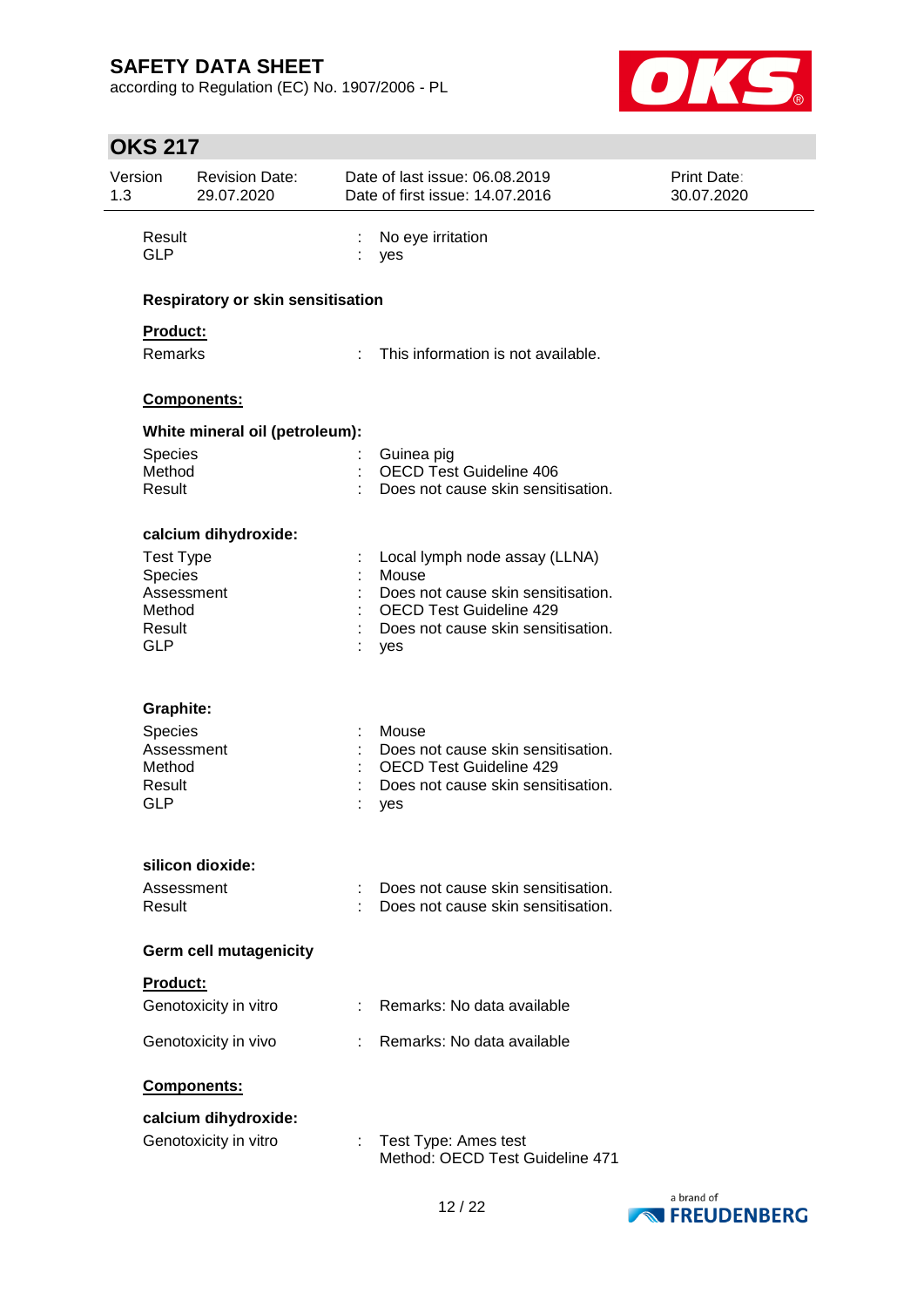according to Regulation (EC) No. 1907/2006 - PL



| Version<br>1.3 | <b>Revision Date:</b><br>29.07.2020     |   | Date of last issue: 06.08.2019<br>Date of first issue: 14.07.2016                                                        | <b>Print Date:</b><br>30.07.2020 |
|----------------|-----------------------------------------|---|--------------------------------------------------------------------------------------------------------------------------|----------------------------------|
|                |                                         |   | Result: negative<br>GLP: yes                                                                                             |                                  |
|                |                                         |   | Test Type: Chromosome aberration test in vitro<br>Method: OECD Test Guideline 473<br>Result: negative<br>GLP: yes        |                                  |
|                |                                         |   | Test Type: In vitro mammalian cell gene mutation test<br>Method: OECD Test Guideline 476<br>Result: negative<br>GLP: yes |                                  |
|                | silicon dioxide:                        |   |                                                                                                                          |                                  |
|                | Germ cell mutagenicity-As-<br>sessment  |   | Tests on bacterial or mammalian cell cultures did not show<br>mutagenic effects.                                         |                                  |
|                | Carcinogenicity                         |   |                                                                                                                          |                                  |
|                | Product:                                |   |                                                                                                                          |                                  |
|                | <b>Remarks</b>                          |   | No data available                                                                                                        |                                  |
|                | Components:                             |   |                                                                                                                          |                                  |
|                | calcium dihydroxide:                    |   |                                                                                                                          |                                  |
| ment           | Carcinogenicity - Assess-               | ÷ | No evidence of carcinogenicity in animal studies.                                                                        |                                  |
|                | silicon dioxide:                        |   |                                                                                                                          |                                  |
| ment           | Carcinogenicity - Assess-               | ÷ | No evidence of carcinogenicity in animal studies.                                                                        |                                  |
|                | <b>Reproductive toxicity</b>            |   |                                                                                                                          |                                  |
|                | <b>Product:</b>                         |   |                                                                                                                          |                                  |
|                | Effects on fertility                    |   | Remarks: No data available                                                                                               |                                  |
| ment           | Effects on foetal develop-              |   | Remarks: No data available                                                                                               |                                  |
|                | Components:                             |   |                                                                                                                          |                                  |
|                | calcium dihydroxide:                    |   |                                                                                                                          |                                  |
|                | Reproductive toxicity - As-<br>sessment |   | No toxicity to reproduction<br>No effects on or via lactation                                                            |                                  |
|                | silicon dioxide:                        |   |                                                                                                                          |                                  |
|                | Reproductive toxicity - As-             |   | No toxicity to reproduction                                                                                              |                                  |

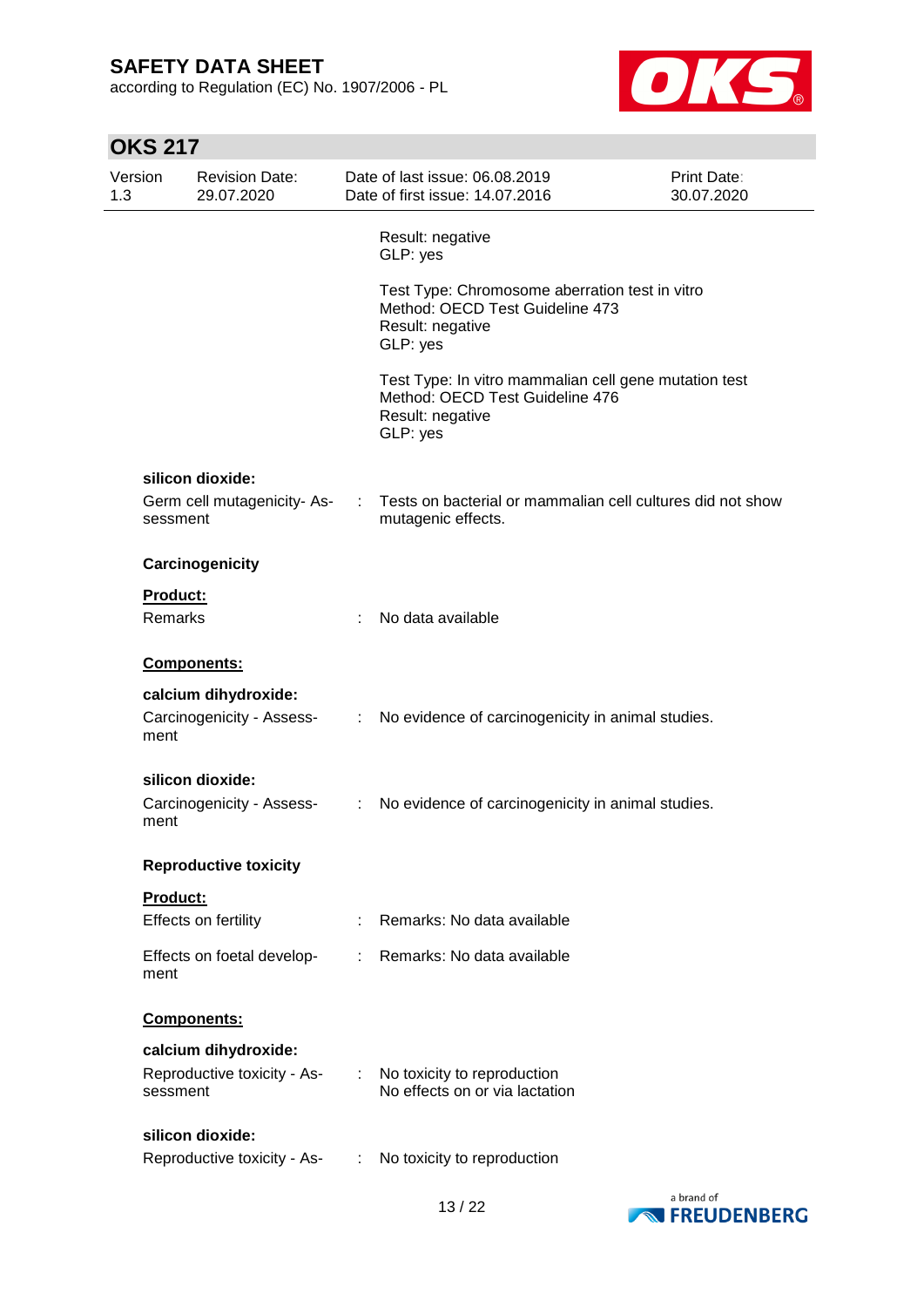according to Regulation (EC) No. 1907/2006 - PL



| Version<br>1.3   | <b>Revision Date:</b><br>29.07.2020                                             |   | Date of last issue: 06.08.2019<br>Date of first issue: 14.07.2016                                   | <b>Print Date:</b><br>30.07.2020 |
|------------------|---------------------------------------------------------------------------------|---|-----------------------------------------------------------------------------------------------------|----------------------------------|
| sessment         |                                                                                 |   | No effects on or via lactation                                                                      |                                  |
|                  | <b>STOT - single exposure</b>                                                   |   |                                                                                                     |                                  |
|                  | Components:                                                                     |   |                                                                                                     |                                  |
|                  | calcium dihydroxide:<br>Assessment                                              |   | May cause respiratory irritation.                                                                   |                                  |
| <b>Graphite:</b> |                                                                                 |   |                                                                                                     |                                  |
|                  | Assessment                                                                      |   | The substance or mixture is not classified as specific target<br>organ toxicant, single exposure.   |                                  |
|                  | silicon dioxide:                                                                |   |                                                                                                     |                                  |
|                  | Assessment                                                                      |   | The substance or mixture is not classified as specific target<br>organ toxicant, single exposure.   |                                  |
|                  | <b>STOT - repeated exposure</b>                                                 |   |                                                                                                     |                                  |
|                  | <b>Components:</b>                                                              |   |                                                                                                     |                                  |
| <b>Graphite:</b> |                                                                                 |   |                                                                                                     |                                  |
|                  | Assessment                                                                      |   | The substance or mixture is not classified as specific target<br>organ toxicant, repeated exposure. |                                  |
|                  | silicon dioxide:                                                                |   |                                                                                                     |                                  |
|                  | Assessment                                                                      | ÷ | The substance or mixture is not classified as specific target<br>organ toxicant, repeated exposure. |                                  |
|                  | <b>Repeated dose toxicity</b>                                                   |   |                                                                                                     |                                  |
| <u>Product:</u>  |                                                                                 |   |                                                                                                     |                                  |
| Remarks          |                                                                                 |   | This information is not available.                                                                  |                                  |
|                  | <b>Aspiration toxicity</b>                                                      |   |                                                                                                     |                                  |
| Product:         | This information is not available.                                              |   |                                                                                                     |                                  |
|                  | <b>Components:</b>                                                              |   |                                                                                                     |                                  |
|                  | White mineral oil (petroleum):<br>May be fatal if swallowed and enters airways. |   |                                                                                                     |                                  |
| <b>Graphite:</b> | No aspiration toxicity classification                                           |   |                                                                                                     |                                  |

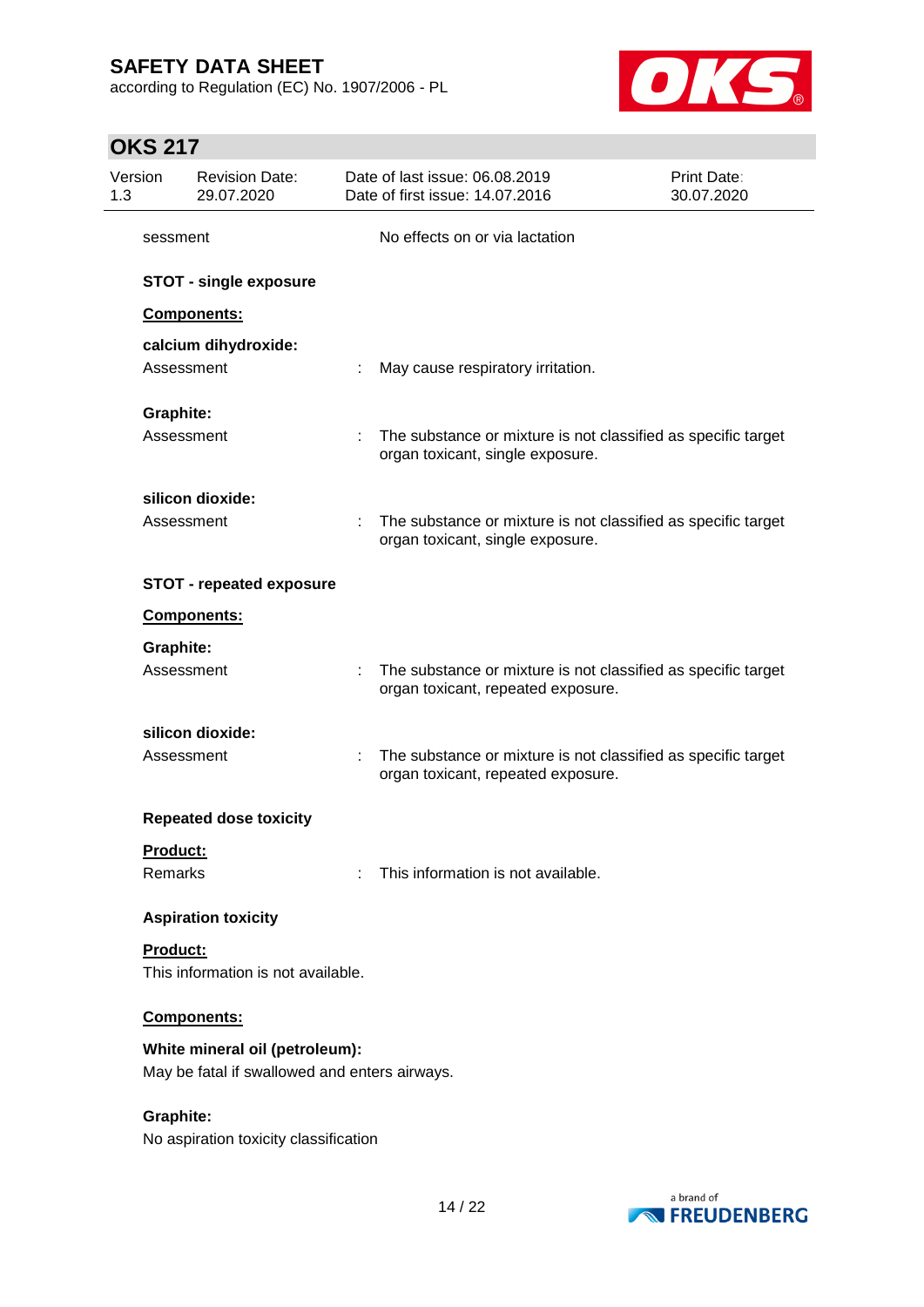according to Regulation (EC) No. 1907/2006 - PL



# **OKS 217**

| Version | Revision Date: | Date of last issue: 06.08.2019  | <b>Print Date:</b> |
|---------|----------------|---------------------------------|--------------------|
| 1.3     | 29.07.2020     | Date of first issue: 14.07.2016 | 30.07.2020         |

### **silicon dioxide:**

No aspiration toxicity classification

### **Further information**

### **Product:**

Remarks : Ingestion causes irritation of upper respiratory system and gastrointestinal disturbance.

### **SECTION 12: Ecological information**

### **12.1 Toxicity**

| Product:                                                 |               |                                                                                                                                                       |
|----------------------------------------------------------|---------------|-------------------------------------------------------------------------------------------------------------------------------------------------------|
| Toxicity to fish                                         |               | Remarks: No data available                                                                                                                            |
| Toxicity to daphnia and other :<br>aquatic invertebrates |               | Remarks: No data available                                                                                                                            |
| Toxicity to algae/aquatic<br>plants                      | $\mathcal{L}$ | Remarks: No data available                                                                                                                            |
| Toxicity to microorganisms                               |               | Remarks: No data available                                                                                                                            |
| <b>Components:</b>                                       |               |                                                                                                                                                       |
| White mineral oil (petroleum):                           |               |                                                                                                                                                       |
| Toxicity to fish                                         |               | LC50 (Leuciscus idus (Golden orfe)): > 1.000 mg/l<br>Exposure time: 96 h<br>Method: OECD Test Guideline 203                                           |
| Toxicity to daphnia and other :<br>aquatic invertebrates |               | EC50 (Daphnia magna (Water flea)): > 100 mg/l<br>Exposure time: 48 h<br>Method: OECD Test Guideline 202                                               |
| calcium dihydroxide:                                     |               |                                                                                                                                                       |
| Toxicity to fish                                         |               | LC50 (Oncorhynchus mykiss (rainbow trout)): 50,6 mg/l<br>Exposure time: 96 h<br>Test Type: static test<br>Method: OECD Test Guideline 203<br>GLP: yes |
| Toxicity to daphnia and other :<br>aquatic invertebrates |               | EC50 (Daphnia magna (Water flea)): 49,1 mg/l<br>Exposure time: 48 h<br>Test Type: static test<br>Method: OECD Test Guideline 202<br>GLP: yes          |

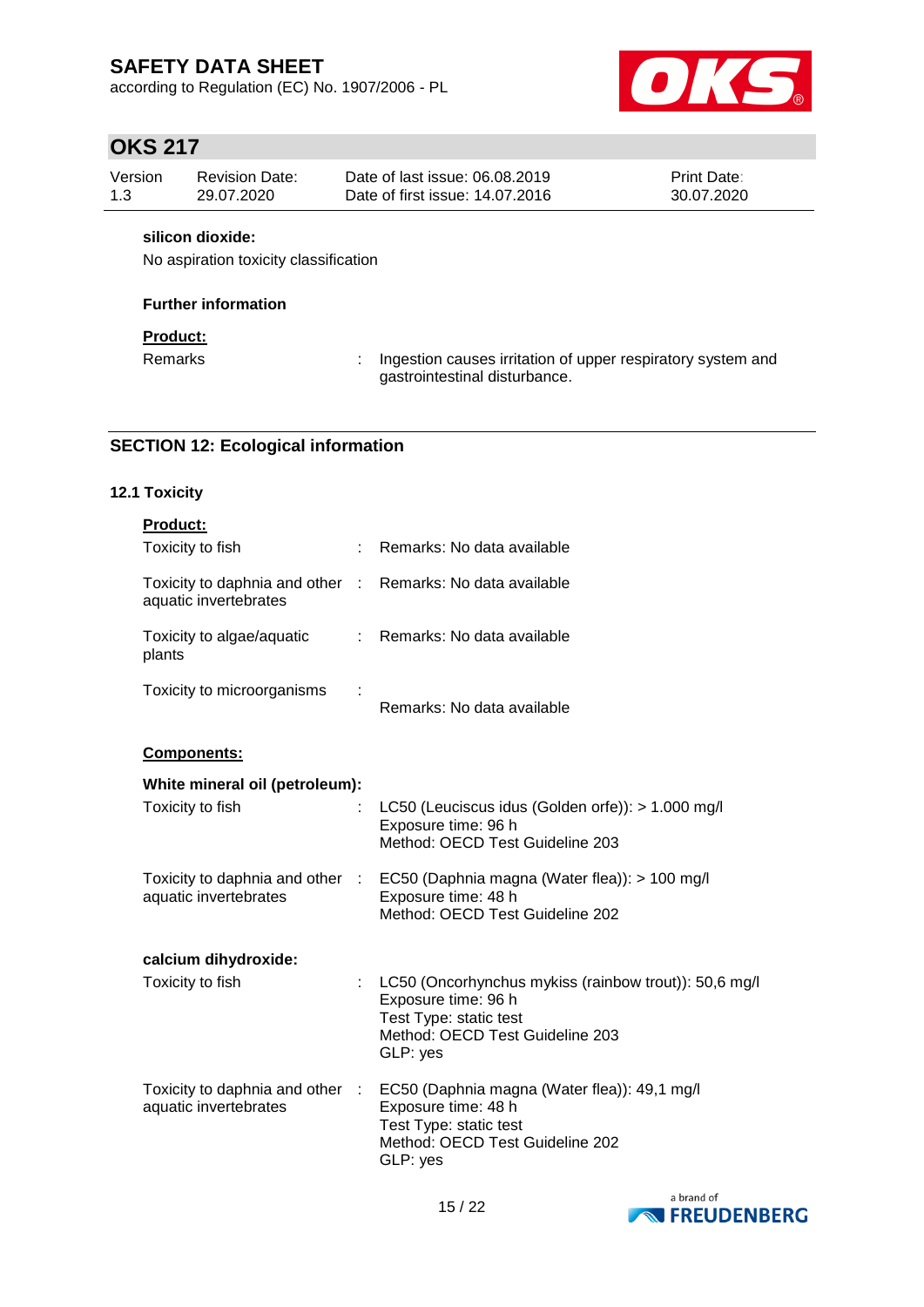according to Regulation (EC) No. 1907/2006 - PL



| Version                            |                  | <b>Revision Date:</b>                                        | Date of last issue: 06.08.2019                                                                                                                                                        | Print Date: |
|------------------------------------|------------------|--------------------------------------------------------------|---------------------------------------------------------------------------------------------------------------------------------------------------------------------------------------|-------------|
| 1.3                                |                  | 29.07.2020                                                   | Date of first issue: 14.07.2016                                                                                                                                                       | 30.07.2020  |
|                                    | plants           | Toxicity to algae/aquatic<br>Toxicity to daphnia and other : | EC50 (Pseudokirchneriella subcapitata (green algae)): 184,57<br>mg/l<br>Exposure time: 72 h<br>Test Type: static test<br>Method: OECD Test Guideline 201<br>GLP: yes<br>NOEC: 32 mg/l |             |
|                                    | ic toxicity)     | aquatic invertebrates (Chron-                                | Exposure time: 14 d<br>Species: Crangon crangon (shrimp)<br>Test Type: semi-static test                                                                                               |             |
|                                    | <b>Graphite:</b> |                                                              |                                                                                                                                                                                       |             |
|                                    |                  | Toxicity to fish                                             | LC50 (Danio rerio (zebra fish)): > 100 mg/l<br>Exposure time: 96 h<br>Method: OECD Test Guideline 203<br>GLP: yes                                                                     |             |
|                                    |                  | Toxicity to daphnia and other :<br>aquatic invertebrates     | EC50 (Daphnia magna (Water flea)): > 100 mg/l<br>Exposure time: 48 h<br>Method: OECD Test Guideline 202<br>GLP: yes                                                                   |             |
|                                    | plants           | Toxicity to algae/aquatic                                    | EC50 (Pseudokirchneriella subcapitata (green algae)): > 100<br>mg/l<br>Exposure time: 72 h<br>Method: OECD Test Guideline 201<br>GLP: yes                                             |             |
|                                    |                  | silicon dioxide:                                             |                                                                                                                                                                                       |             |
|                                    |                  | Toxicity to fish                                             | LC50 (Brachydanio rerio (zebrafish)): > 10.000 mg/l<br>Exposure time: 96 h<br>Method: OECD Test Guideline 203                                                                         |             |
| 12.2 Persistence and degradability |                  |                                                              |                                                                                                                                                                                       |             |
|                                    | Product:         |                                                              |                                                                                                                                                                                       |             |
|                                    |                  | Biodegradability                                             | Remarks: No data available                                                                                                                                                            |             |
|                                    | ity              |                                                              | Physico-chemical removabil- : Remarks: No data available                                                                                                                              |             |
|                                    |                  | Components:                                                  |                                                                                                                                                                                       |             |
|                                    |                  | calcium dihydroxide:                                         |                                                                                                                                                                                       |             |
|                                    |                  | Biodegradability                                             | Remarks: The methods for determining the biological degra-<br>dability are not applicable to inorganic substances.                                                                    |             |

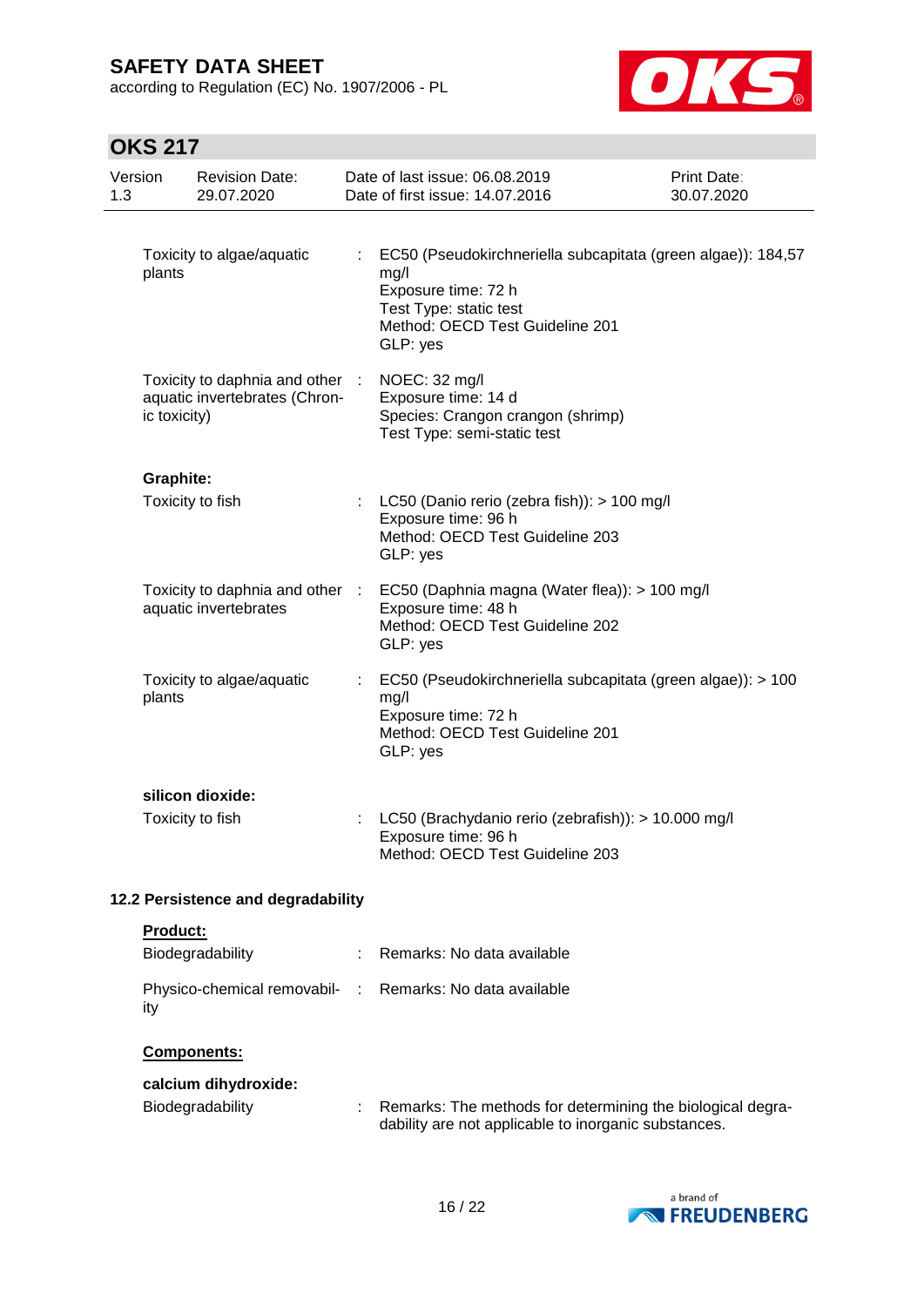according to Regulation (EC) No. 1907/2006 - PL



## **OKS 217**

| Version | Revision Date: | Date of last issue: 06.08.2019  | <b>Print Date:</b> |
|---------|----------------|---------------------------------|--------------------|
| 1.3     | 29.07.2020     | Date of first issue: 14.07.2016 | 30.07.2020         |

### **12.3 Bioaccumulative potential**

### **Product:**

| Bioaccumulation | : Remarks: This mixture contains no substance considered to |
|-----------------|-------------------------------------------------------------|
|                 | be persistent, bioaccumulating and toxic (PBT).             |
|                 | This mixture contains no substance considered to be very    |
|                 | persistent and very bioaccumulating (vPvB).                 |

### **12.4 Mobility in soil**

| <b>Product:</b>                                    |                              |
|----------------------------------------------------|------------------------------|
| Mobility                                           | : Remarks: No data available |
| Distribution among environ-<br>mental compartments | : Remarks: No data available |

### **12.5 Results of PBT and vPvB assessment**

| <b>Product:</b>                                                |                                                                                                                                                                                                            |
|----------------------------------------------------------------|------------------------------------------------------------------------------------------------------------------------------------------------------------------------------------------------------------|
| Assessment                                                     | This substance/mixture contains no components considered<br>to be either persistent, bioaccumulative and toxic (PBT), or<br>very persistent and very bioaccumulative (vPvB) at levels of<br>0.1% or higher |
| <b>Components:</b>                                             |                                                                                                                                                                                                            |
| Graphite:                                                      |                                                                                                                                                                                                            |
| Assessment                                                     | Non-classified vPvB substance. Non-classified PBT sub-<br>stance.                                                                                                                                          |
| silicon dioxide:                                               |                                                                                                                                                                                                            |
| Assessment                                                     | Non-classified vPvB substance. Non-classified PBT sub-<br>stance.                                                                                                                                          |
| 12.6 Other adverse effects                                     |                                                                                                                                                                                                            |
| <b>Product:</b><br>Additional ecological infor-<br>÷<br>mation | No information on ecology is available.                                                                                                                                                                    |

### **SECTION 13: Disposal considerations**

### **13.1 Waste treatment methods**

Product : The product should not be allowed to enter drains, water courses or the soil. Do not dispose of with domestic refuse. Dispose of as hazardous waste in compliance with local and

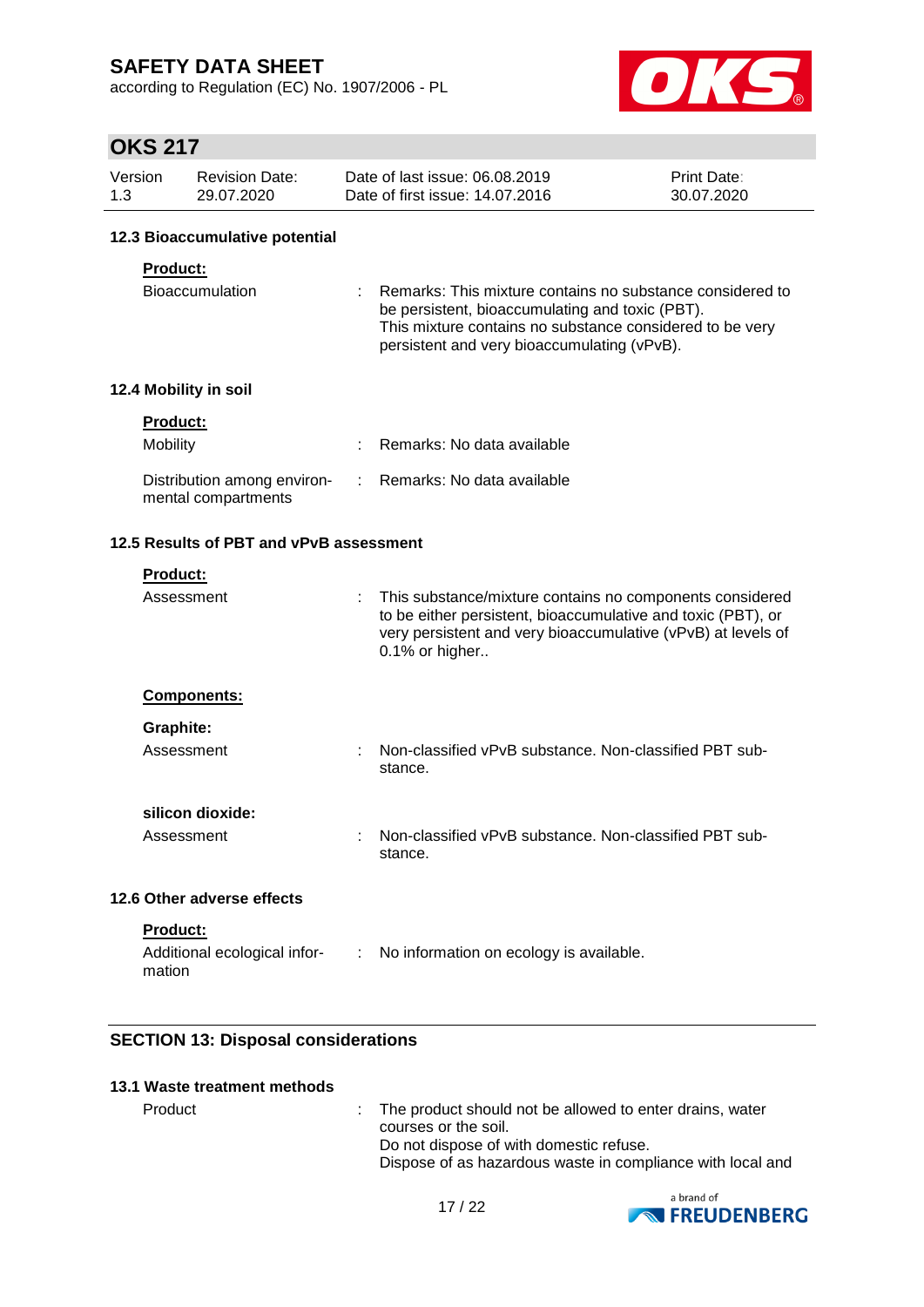according to Regulation (EC) No. 1907/2006 - PL



## **OKS 217**

| Version<br>1.3         | <b>Revision Date:</b><br>29.07.2020 | Date of last issue: 06.08.2019<br>Date of first issue: 14.07.2016                                                                                                      | Print Date:<br>30.07.2020 |
|------------------------|-------------------------------------|------------------------------------------------------------------------------------------------------------------------------------------------------------------------|---------------------------|
|                        |                                     | national regulations.<br>Waste codes should be assigned by the user based on the<br>application for which the product was used.                                        |                           |
| Contaminated packaging |                                     | Packaging that is not properly emptied must be disposed of as<br>the unused product.<br>Dispose of waste product or used containers according to<br>local regulations. |                           |
|                        |                                     | The following Waste Codes are only suggestions:                                                                                                                        |                           |
| Waste Code             |                                     | used product, unused product<br>12 01 12*, spent waxes and fats                                                                                                        |                           |
|                        |                                     | uncleaned packagings<br>15 01 10, packaging containing residues of or contaminated<br>by hazardous substances                                                          |                           |

### **SECTION 14: Transport information**

| 14.1 UN number                    |   |                                   |
|-----------------------------------|---|-----------------------------------|
| <b>ADR</b>                        | ÷ | Not regulated as a dangerous good |
| <b>IMDG</b>                       |   | Not regulated as a dangerous good |
| <b>IATA</b>                       |   | Not regulated as a dangerous good |
| 14.2 UN proper shipping name      |   |                                   |
| <b>ADR</b>                        |   | Not regulated as a dangerous good |
| <b>IMDG</b>                       |   | Not regulated as a dangerous good |
| <b>IATA</b>                       |   | Not regulated as a dangerous good |
| 14.3 Transport hazard class(es)   |   |                                   |
| <b>ADR</b>                        |   | Not regulated as a dangerous good |
| <b>IMDG</b>                       |   | Not regulated as a dangerous good |
| <b>IATA</b>                       |   | Not regulated as a dangerous good |
| 14.4 Packing group                |   |                                   |
| <b>ADR</b>                        |   | Not regulated as a dangerous good |
| <b>IMDG</b>                       |   | Not regulated as a dangerous good |
| <b>IATA (Cargo)</b>               |   | Not regulated as a dangerous good |
| <b>IATA (Passenger)</b>           |   | Not regulated as a dangerous good |
| <b>14.5 Environmental hazards</b> |   |                                   |
| <b>ADR</b>                        |   | Not regulated as a dangerous good |

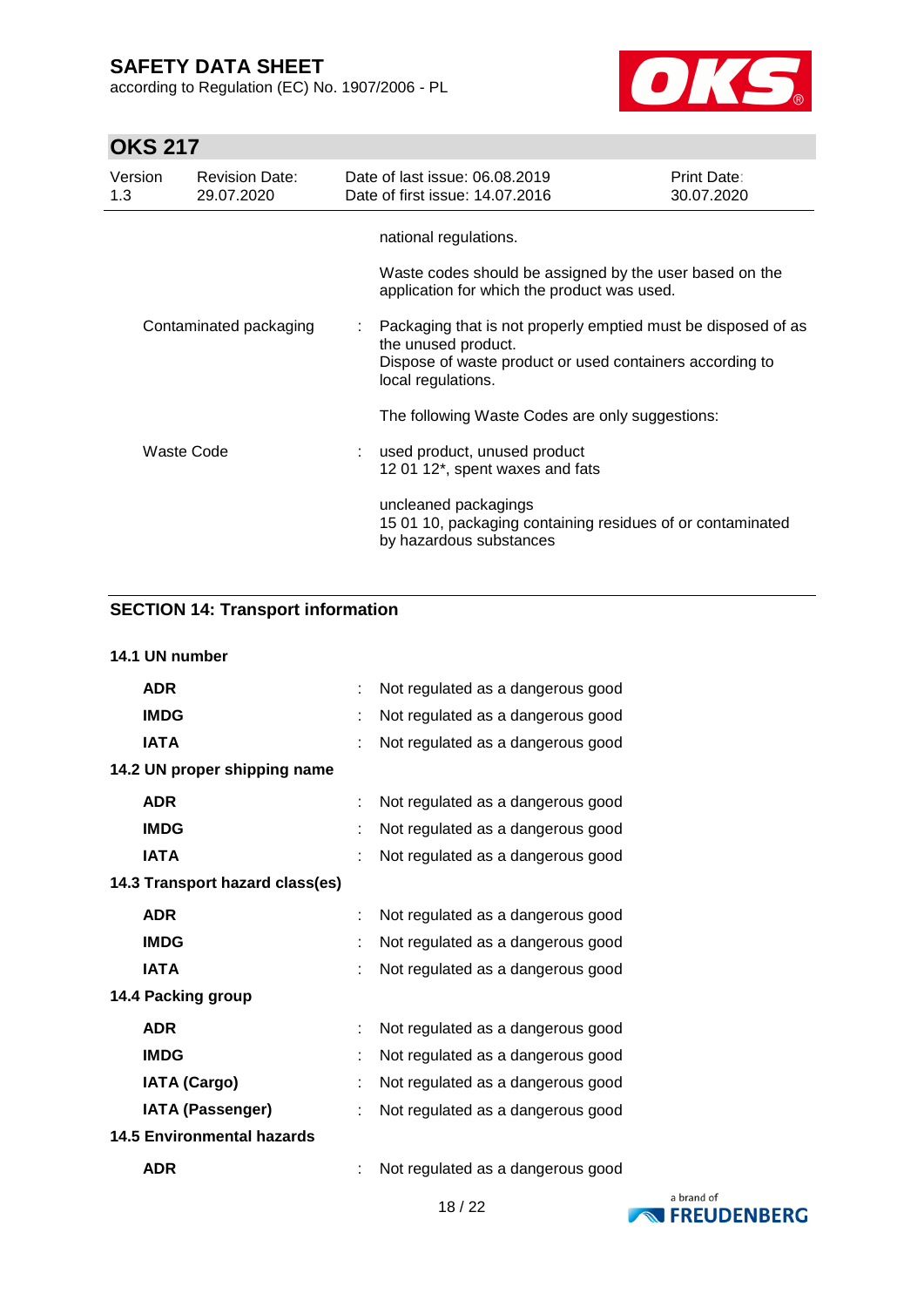according to Regulation (EC) No. 1907/2006 - PL



### **OKS 217**

| Version<br>1.3                                 | <b>Revision Date:</b><br>29.07.2020                 | Date of last issue: 06.08.2019<br>Date of first issue: 14.07.2016       | <b>Print Date:</b><br>30.07.2020 |  |
|------------------------------------------------|-----------------------------------------------------|-------------------------------------------------------------------------|----------------------------------|--|
| <b>IMDG</b>                                    |                                                     | Not regulated as a dangerous good                                       |                                  |  |
| <b>IATA (Passenger)</b><br><b>IATA (Cargo)</b> |                                                     | Not regulated as a dangerous good<br>Not regulated as a dangerous good  |                                  |  |
|                                                | 14.6 Special precautions for user<br>Not applicable |                                                                         |                                  |  |
|                                                |                                                     | 14.7 Transport in bulk according to Annex II of Marpol and the IBC Code |                                  |  |
| <b>Remarks</b>                                 |                                                     | Not applicable for product as supplied.                                 |                                  |  |

### **SECTION 15: Regulatory information**

#### **15.1 Safety, health and environmental regulations/legislation specific for the substance or mixture** REACH - Candidate List of Substances of Very High : This product does not contain sub-

| REACH - Candidate List of Substances of Very High<br>Concern for Authorisation (Article 59).                                                         |    | This product does not contain sub-<br>stances of very high concern (Regu-<br>lation (EC) No 1907/2006 (REACH),<br>Article 57). |
|------------------------------------------------------------------------------------------------------------------------------------------------------|----|--------------------------------------------------------------------------------------------------------------------------------|
| REACH - List of substances subject to authorisation<br>(Annex XIV)                                                                                   |    | Not applicable                                                                                                                 |
| Regulation (EC) No 1005/2009 on substances that de-<br>plete the ozone layer                                                                         | ÷. | Not applicable                                                                                                                 |
| Regulation (EU) 2019/1021 on persistent organic pollu-<br>tants (recast)                                                                             | ÷. | Not applicable                                                                                                                 |
| Regulation (EC) No 649/2012 of the European Parlia-<br>ment and the Council concerning the export and import<br>of dangerous chemicals               |    | : Not applicable                                                                                                               |
| REACH - Restrictions on the manufacture, placing on<br>the market and use of certain dangerous substances,<br>preparations and articles (Annex XVII) |    | $:$ Not applicable                                                                                                             |

Seveso III: Directive 2012/18/EU of the European Parliament and of the Council on the control of major-accident hazards involving dangerous substances. Not applicable

| Volatile organic compounds | Directive 2010/75/EU of 24 November 2010 on industrial  |
|----------------------------|---------------------------------------------------------|
|                            | emissions (integrated pollution prevention and control) |
|                            | Not applicable                                          |

### **Other regulations:**

Act of 25 February 2011 on the Chemical Substances and Their Mixtures (consolidated text Dz. U. 2015, item 1203).

Regulation (EC) No 1272/2008 of the European Parliament and of the Council of 16 December 2008 on classification, labelling and packaging of substances and mixtures, amending and repealing Directives 67/548/EEC and 1999/45/EC, and amending Regulation (EC) No

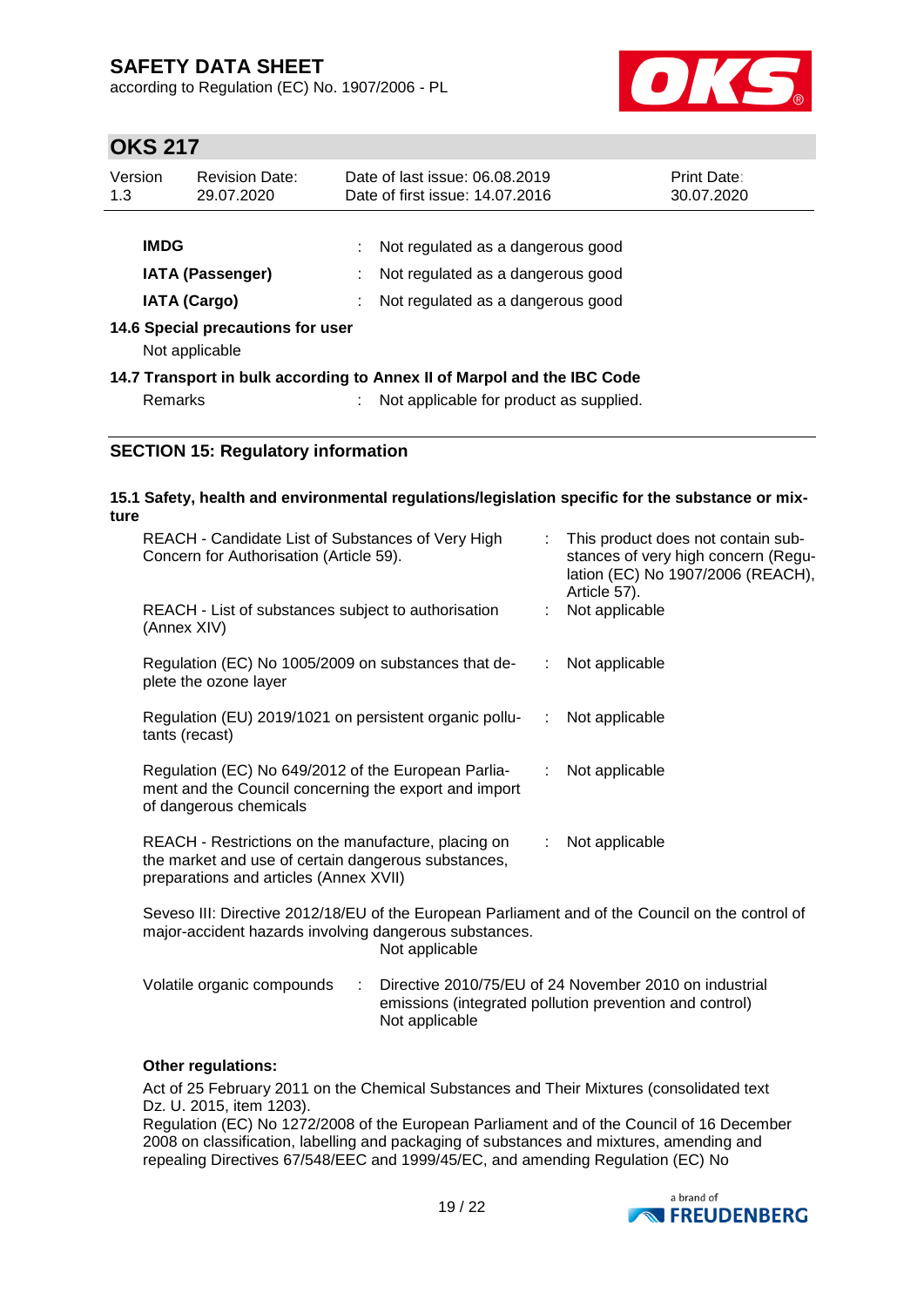according to Regulation (EC) No. 1907/2006 - PL



### **OKS 217**

| Version | <b>Revision Date:</b> | Date of last issue: 06.08.2019  | <b>Print Date:</b> |
|---------|-----------------------|---------------------------------|--------------------|
| 1.3     | 29.07.2020            | Date of first issue: 14.07.2016 | 30.07.2020         |

1907/2006 (Official Journal of the European Union L 353 from 31.12.2008) with further adaptation to technical progress (ATP 1-7).

Regulation (EC) No 1907/2006 of the European Parliament and of the Council of 18 December 2006 concerning the Registration, Evaluation, Authorisation and Restriction of Chemicals (REACH), establishing a European Chemicals Agency, amending Directive 1999/45/EC and repealing Council Regulation (EEC) No 793/93 and Commission Regulation (EC) No 1488/94 as well as Council Directive 76/769/EEC and Commission Directives 91/155/EEC, 93/67/EEC, 93/105/EC and 2000/21/EC (Official Journal of the European Union L 396 from 30.12.2006, as amended).

Commission Regulation (EU) 2015/830 of 28 May 2015 amending Regulation (EC) No 1907/2006 of the European Parliament and of the Council on the Registration, Evaluation, Authorisation and Restriction of Chemicals (REACH)

Ordinance of the Minister of Health of 10 August 2012 concerning the criteria and procedure of classification of chemical substances and their mixtures (consolidated text Dz. U. of 2015., pos. 208).

Ordinance of the Minister of Economy, Labour and Social Policy of 21st December 2005 concerning the basic requirements for personal protective equipment (Dz. U. Nr. 259, item 2173). Ordinance of the Minister of Labour and Social Policy of 12 June 2018 concerning the highest allowable concentrations and levels of the agents harmful for health in the workplace (Dz.U 2018 pos 1286).

Ordinance of the Minister of Health of 2nd February 2011 concerning tests and measurement of agents harmful for health in the workplace (Dz. U. Nr. 33, item 166).

Ordinance of the Minister of Health of 30th December 2004 on the health and safety of workers related to chemical agents at work (Dz. U. from 2005, Nr. 11, item 86, as amended).

Act of 14 December 2012. on Waste (Journal of Laws of 2013. pos. 21, as amended). Act of 13 June 2013. On packaging and packaging waste Journal. U. of 2013. Item. 888, as amended).

Ordinance of the Minister of Environment of 9th December 2014 on Waste Catalog (Dz. U. 2014 item 1923).

Ordinance of the Minister of Environment on the requirements for carrying out the process of thermal treatment of waste and how to deal with waste produced in the process. (Dz. U. of 2016., Pos. 108)

Act of 19 August 2011 on transport of dangerous goods (Dz. U. Nr. 227, item 1367, as amended).

Government Statement of 26 July 2005 on enforcing of changes Annexes A and B of European Agreement concerning international transport of dangerous goods by road (ADR) (Dz. U. Nr. 178, item 1481, as amended).

Ordinance of the Minister of Health of 20th April 2012 concerning labeling of containers of dangerous substances and dangerous mixtures and some mixtures ((consolidated text) Dz. U. z 2015 nr. 0 poz. 450).

Ordinance of the Minister of Health of 11th June 2012 concerning categories of dangerous substances and dangerous mixtures for which containers must be fitted with child-resistant fastenings and a tactile warning of danger (Dz. U. from 2012, item 688 as amended).

### **15.2 Chemical safety assessment**

This information is not available.

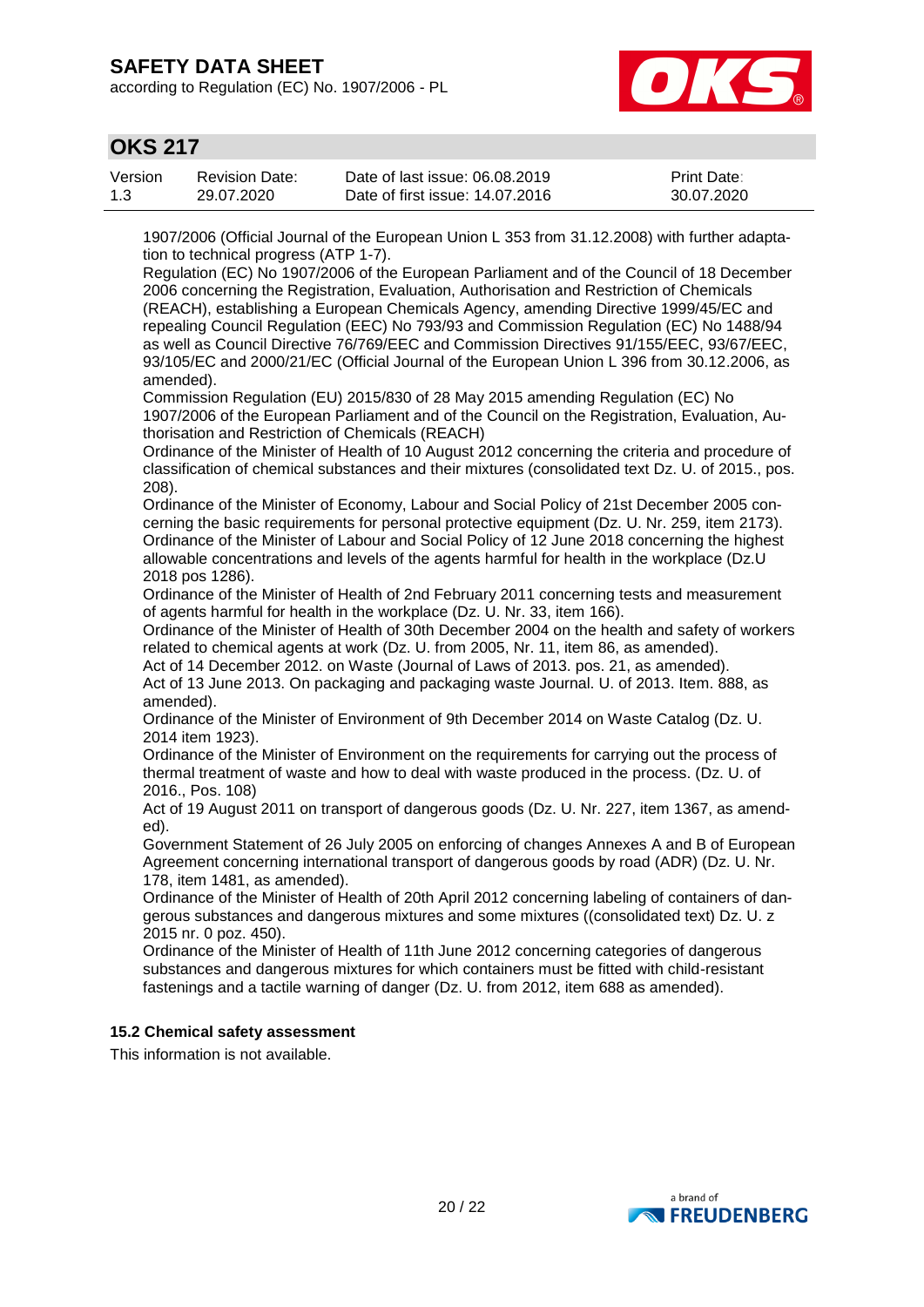according to Regulation (EC) No. 1907/2006 - PL



### **OKS 217**

| Version | <b>Revision Date:</b> | Date of last issue: 06.08.2019  | <b>Print Date:</b> |
|---------|-----------------------|---------------------------------|--------------------|
| 1.3     | 29.07.2020            | Date of first issue: 14.07.2016 | 30.07.2020         |

### **SECTION 16: Other information**

| <b>Full text of H-Statements</b> |                                                 |
|----------------------------------|-------------------------------------------------|
| H <sub>304</sub>                 | : May be fatal if swallowed and enters airways. |
| H <sub>315</sub>                 | : Causes skin irritation.                       |
| H318                             | : Causes serious eye damage.                    |
| H <sub>335</sub>                 | : May cause respiratory irritation.             |

#### **Full text of other abbreviations**

| Europe. Directive 2004/37/EC on the protection of workers<br>from the risks related to exposure to carcinogens or mutagens                                                                               |
|----------------------------------------------------------------------------------------------------------------------------------------------------------------------------------------------------------|
| at work<br>: Commission Directive (EU) 2017/164 establishing a fourth list<br>of indicative occupational exposure limit values pursuant to<br>Council Directive 98/24/EC, and amending Commission Direc- |
| tives 91/322/EEC, 2000/39/EC and 2009/161/EU<br>: Poland. Occupational exposure limits for airborne toxic sub-<br>stances                                                                                |
| : Long term exposure limit                                                                                                                                                                               |
| : Short term exposure limit                                                                                                                                                                              |
| : Limit Value - eight hours                                                                                                                                                                              |
| Maximal Admissible Concentration                                                                                                                                                                         |
| Maximal Admissible Temporary Concentration                                                                                                                                                               |
|                                                                                                                                                                                                          |

ADN - European Agreement concerning the International Carriage of Dangerous Goods by Inland Waterways; ADR - European Agreement concerning the International Carriage of Dangerous Goods by Road; AICS - Australian Inventory of Chemical Substances; ASTM - American Society for the Testing of Materials; bw - Body weight; CLP - Classification Labelling Packaging Regulation; Regulation (EC) No 1272/2008; CMR - Carcinogen, Mutagen or Reproductive Toxicant; DIN - Standard of the German Institute for Standardisation; DSL - Domestic Substances List (Canada); ECHA - European Chemicals Agency; EC-Number - European Community number; ECx - Concentration associated with x% response; ELx - Loading rate associated with x% response; EmS - Emergency Schedule; ENCS - Existing and New Chemical Substances (Japan); ErCx - Concentration associated with x% growth rate response; GHS - Globally Harmonized System; GLP - Good Laboratory Practice; IARC - International Agency for Research on Cancer; IATA - International Air Transport Association; IBC - International Code for the Construction and Equipment of Ships carrying Dangerous Chemicals in Bulk; IC50 - Half maximal inhibitory concentration; ICAO - International Civil Aviation Organization; IECSC - Inventory of Existing Chemical Substances in China; IMDG - International Maritime Dangerous Goods; IMO - International Maritime Organization; ISHL - Industrial Safety and Health Law (Japan); ISO - International Organisation for Standardization; KECI - Korea Existing Chemicals Inventory; LC50 - Lethal Concentration to 50 % of a test population; LD50 - Lethal Dose to 50% of a test population (Median Lethal Dose); MARPOL - International Convention for the Prevention of Pollution from Ships; n.o.s. - Not Otherwise Specified; NO(A)EC - No Observed (Adverse) Effect Concentration; NO(A)EL - No Observed (Adverse) Effect Level; NOELR - No Observable Effect Loading Rate; NZIoC - New Zealand Inventory of Chemicals; OECD - Organization for Economic Co-operation and Develop-